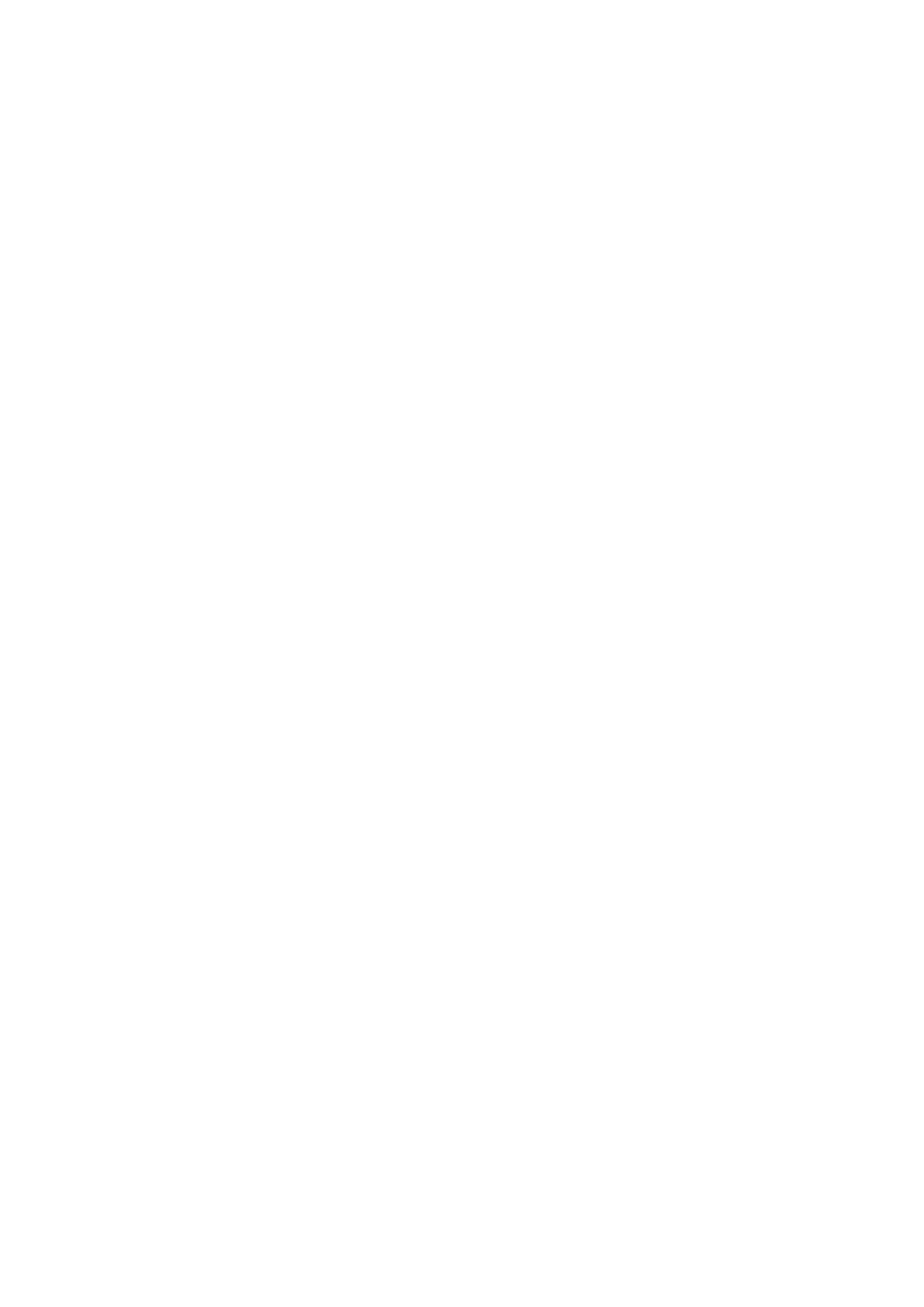# **Contents**

| <b>Section</b> |                                                                        | Page |
|----------------|------------------------------------------------------------------------|------|
| 1              | Summary                                                                | 3    |
| 2              | Introduction                                                           | 4    |
| 3              | Special Services at a premium rate                                     | 5    |
| Annex          |                                                                        | Page |
| 1              | List of respondents                                                    |      |
| $\overline{2}$ | Legal framework                                                        | 8    |
| 3              | Modification to the application form under<br>section 49(4) of the Act | 12   |
|                |                                                                        |      |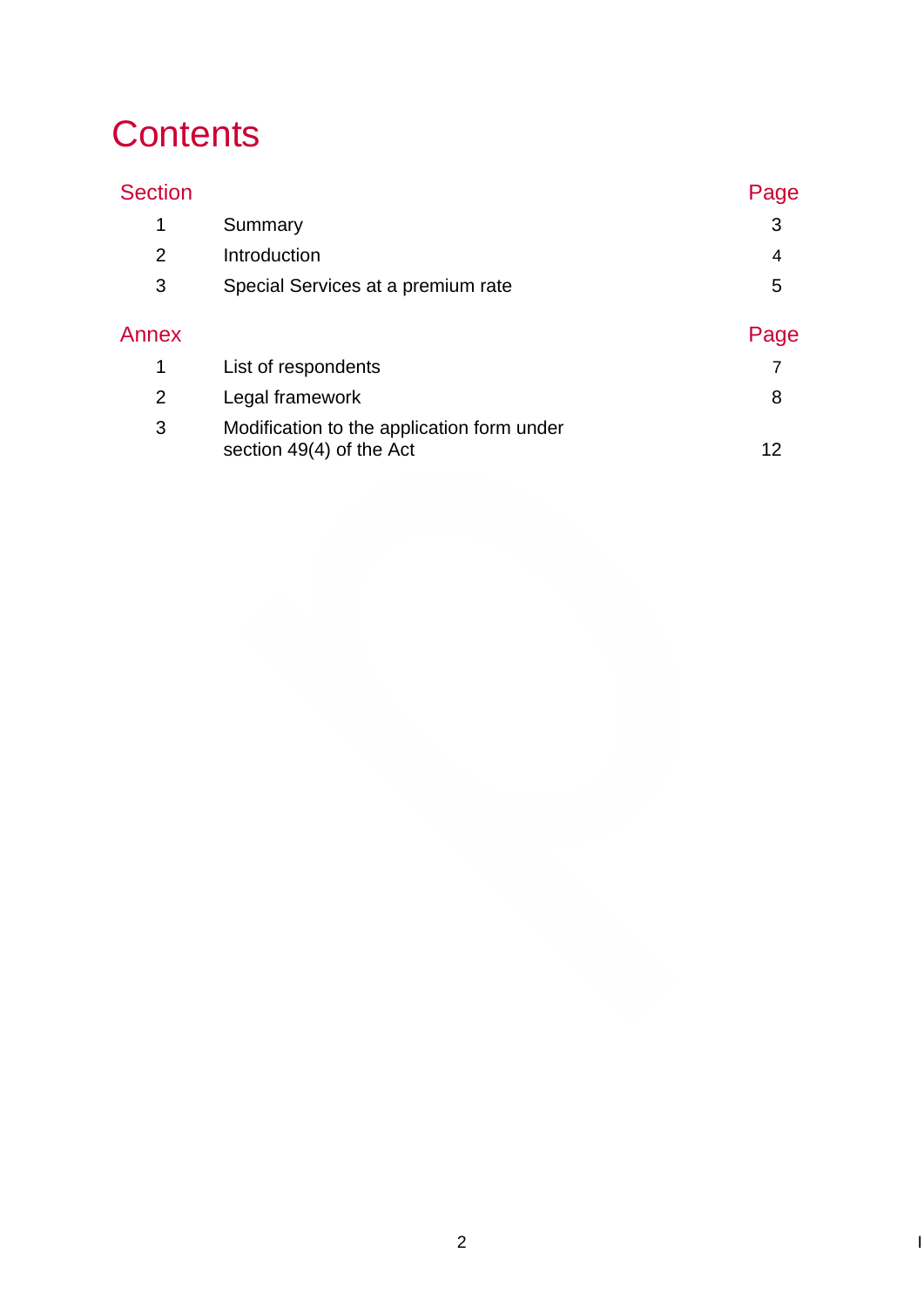## **Section 1**

# **Summary**

- 1.1 This statement sets out Ofcom's decisions in relation to making additional number sub-ranges available for Premium Rate Services ('PRS') and modifications to the specific numbering application form used when applying for PRS numbers. It follows on from our consultation *Number Availability: Supplying numbers for 09 premium rate*  services<sup>1</sup> published on 22 August 2007 ('the August 2007 consultation').
- 1.2 The August 2007 consultation sought views on Ofcom's proposals to ensure the ongoing availability of numbers for PRS by the opening of two new number subranges in the 09 number range. It also sought views and comments on Ofcom's proposals to modify the application form S9 ('the Application Form') which is the specific application form used by communications providers (CPs) when applying for PRS number ranges.
- 1.3 The August 2007 consultation did not propose any changes to current policy or the established number allocation process.
- 1.4 To ensure the continued availability of numbers for PRS it was determined that additional resources were needed. Ofcom proposed opening up two new number ranges to supplement two of the 3-digit PRS sub-ranges, specifically:

 0902 to supplement the current 0901/0900 'Special Services, time charged calls up to and including 60ppm and total cost not greater than £5 or fixed fee up to £1 per call' ('call cap'); and

 0903 to supplement the current 0904/0905/0906/0911 'Special Services, open ended time dependent charge or fixed fee up to £1.50 ('open ended').

- 1.5 The August 2007 consultation outlined the proposed modifications needed to the Application Form to include the new number sub-ranges available for allocation.
- 1.6 Ofcom received 3 submissions in response to the August 2007 consultation and has considered these responses in reaching the conclusions set out in this statement. Ofcom has decided that the new sub-ranges should be made available with immediate effect and that the Application Form shall be modified as proposed.

1

<sup>1</sup> http://www.ofcom.org.uk/consult/condocs/numresource/resource.pdf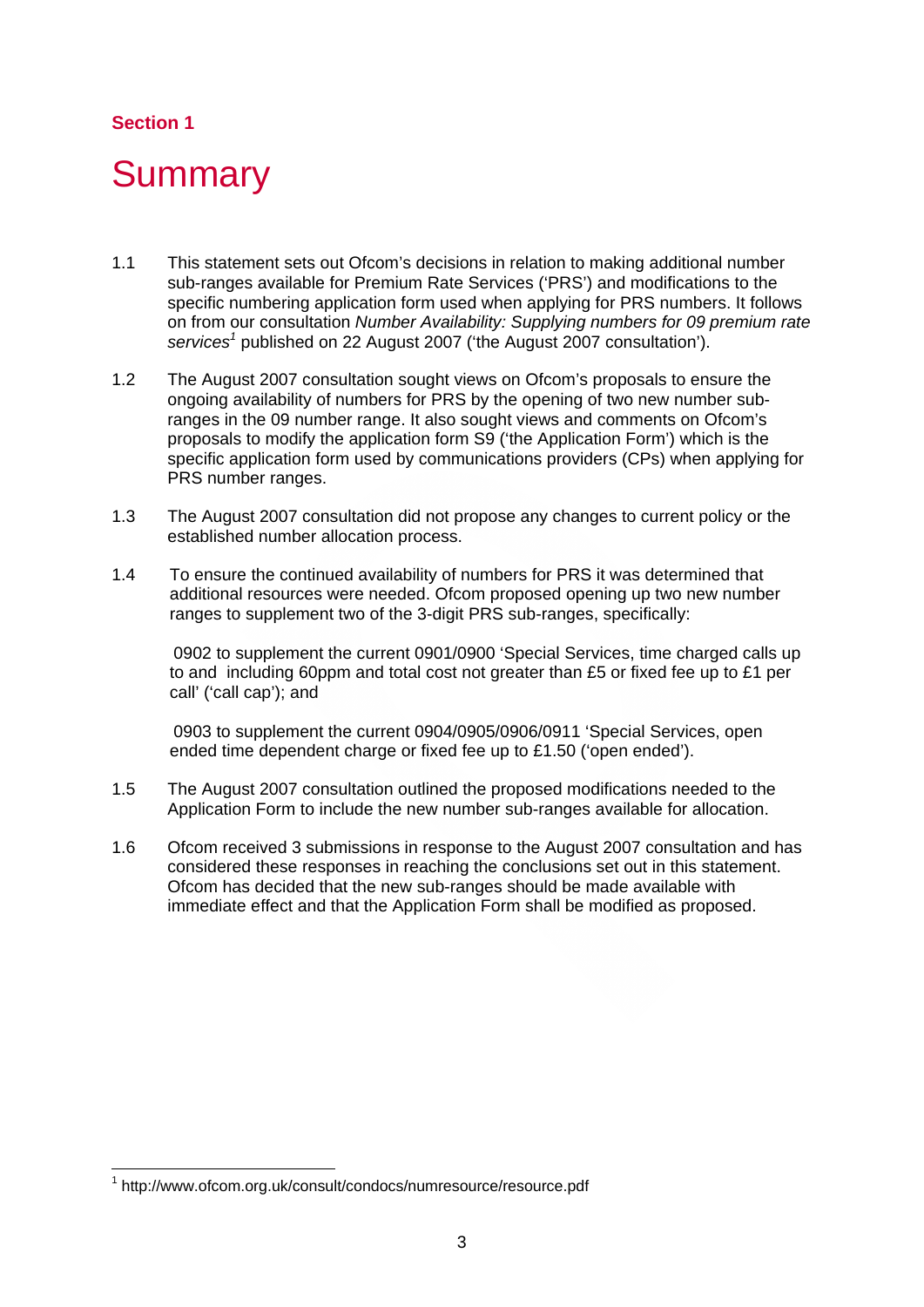## **Section 2**

# **Introduction**

- 2.1 Ofcom is responsible for the publication of the National Telephone Numbering Plan ('the Plan') and the administration of the UK's Numbering Scheme ('the Scheme'). The Plan sets out the numbers available for allocation and any restrictions in their adoption or use, while the Scheme provides the day-to-day record of the status of telephone numbers in the UK. It is Ofcom's duty, as set out in section 63 of the Communications Act 2003 ('the Act'), to ensure that the best use is made of the UK's numbering resource and to encourage efficiency and innovation for that purpose, thus ensuring sufficient and appropriate telephone numbers are available to provide communications services to consumers.
- 2.2 Where the supply of blocks of numbers required for the provision of communications services becomes limited, it is Ofcom's duty to rectify the situation as quickly as possible. This is because a lack of available numbers could potentially hinder competition, consumer choice and innovation in the provision of services.
- 2.3 Due to a highly competitive market, the current numbering resource assigned for the provision of PRS in two of sub-ranges has become limited. The decision in this statement to increase the supply of numbers set aside for the provision of PRS in these sub-ranges will address the scarcity of numbers immediately and ensure the continued availability of these numbers for allocation to CPs.
- 2.4 The legal framework for Ofcom's administration of the Plan was set out in Section 4 of the August 2007 consultation. It is provided for reference at Annex 2 of this document.
- 2.5 Having considered the responses to the August 2007 consultation Ofcom has made the decision to make these additional sub-ranges available for allocation to CPs and has made the necessary modifications to the S9 application form. An explanation of how the modifications comply with the legal tests in the Act is set out in Annex 2. The final notification and reasoning are set out in Annex 3 of this statement.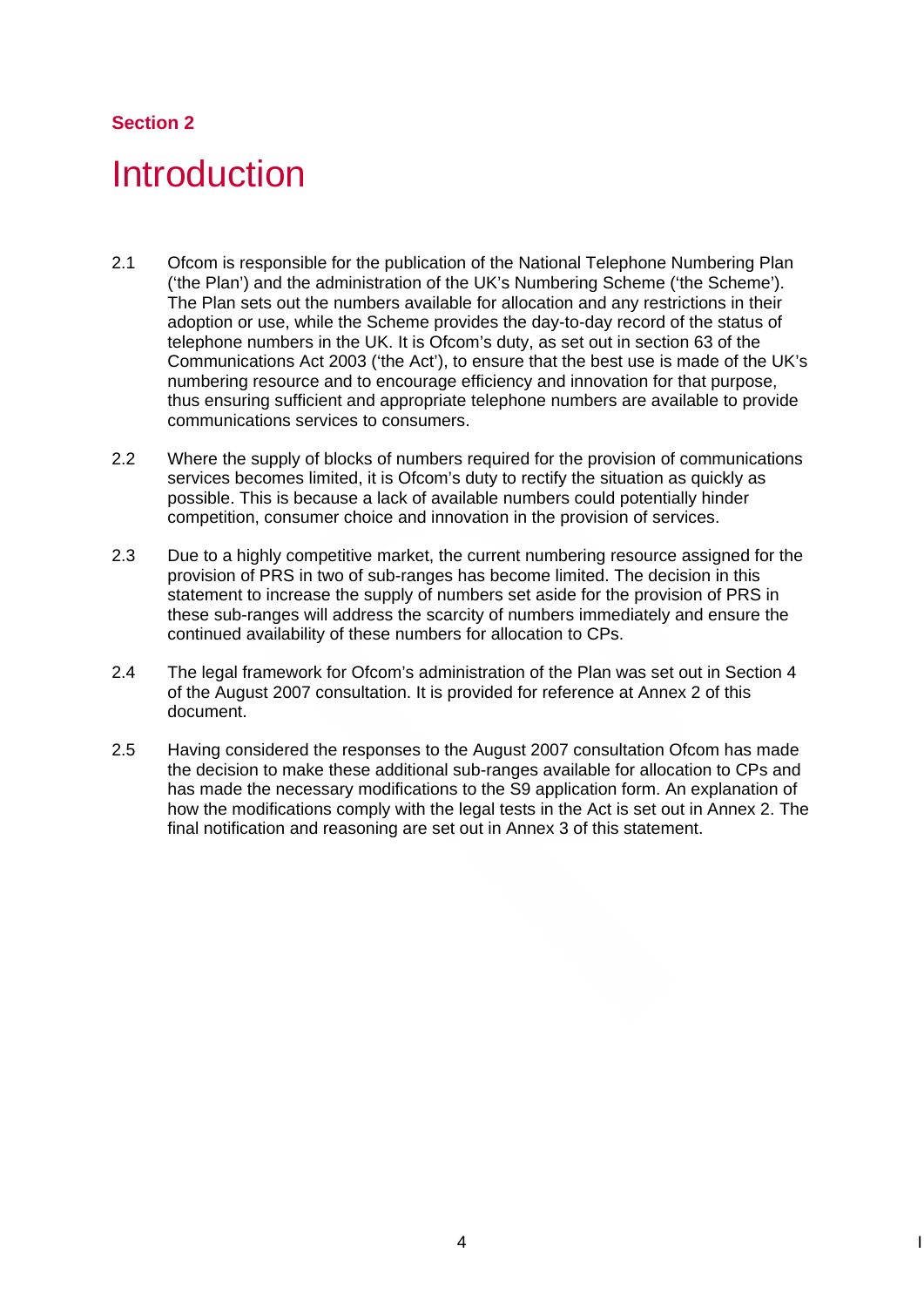### **Section 3**

# 3 Special Services at a Premium Rate

#### **Introduction**

- 3.1 PRS are calls to numbers identified in the Plan as Special Services at a Premium Rate. PRS are services which commonly provide information or entertainment via the telephone or other equipment.<sup>2</sup> The services provided on these numbers are wide ranging, from charity fundraising, voting and competition lines to sports-related, weather forecast and business information lines to sexual entertainment services and many more.
- 3.2 The August 2007 consultation explained that two of the PRS sub-ranges (0900/0901 call cap and 0904/0905/0906/0911 open ended) were approaching exhaustion whilst the demand for these numbers was expected to remain high.

#### **Consultation proposals for additional numbering resource**

- 3.3 Ofcom examined allocations made during the periods 01/07/05-01/07/06 and 01/07/06-01/07/07. From this information it was concluded that if trends current trends continued the available resource in the open ended sub-range would be exhausted within approximately 3 months. Given the expected scarcity of these numbers it was decided that prompt action would need to be taken to ensure the sufficient supply for PRS numbers.
- 3.4 Ofcom proposed that to meet anticipated demand it was necessary to make available new numbers to supplement both the call cap and open ended PRS sub-ranges. Ofcom proposed that 0902 should be made available to supplement 0900/0901 call cap and the 0903 range should be made available to supplement 0904/0905/0906/0911 open ended.
- 3.5 Opening these additional sub-ranges to supplement the current sub ranges would make available an extra 10 million numbers in each sub-range.
- 3.6 To ensure that the new sub-ranges are managed efficiently and effectively, Ofcom proposed designating the new ranges as being available for use from the date of this statement. However, allocations from the new sub-ranges will not occur until the current remaining numbering resource has been allocated to CPs. This is in line with Ofcom's duty to manage numbering efficiently and effectively.

#### **Responses to the consultation and Ofcom's comments**

#### **Responses to the consultation**

- 3.7 The consultation document asked the following question: Ofcom proposes to open 0902 & 0903 to supplement the current numbers ranges available. Do you agree with this proposal?
- 3.8 Ofcom was also consulting on an amendment to the Application Form which becomes necessary by making available new number ranges. Ofcom asked for

 2 The Plan designates 090, 091 and 098 as PRS. The remaining sub-ranges in the 09 range have yet to be designated and made available for allocation to CPs.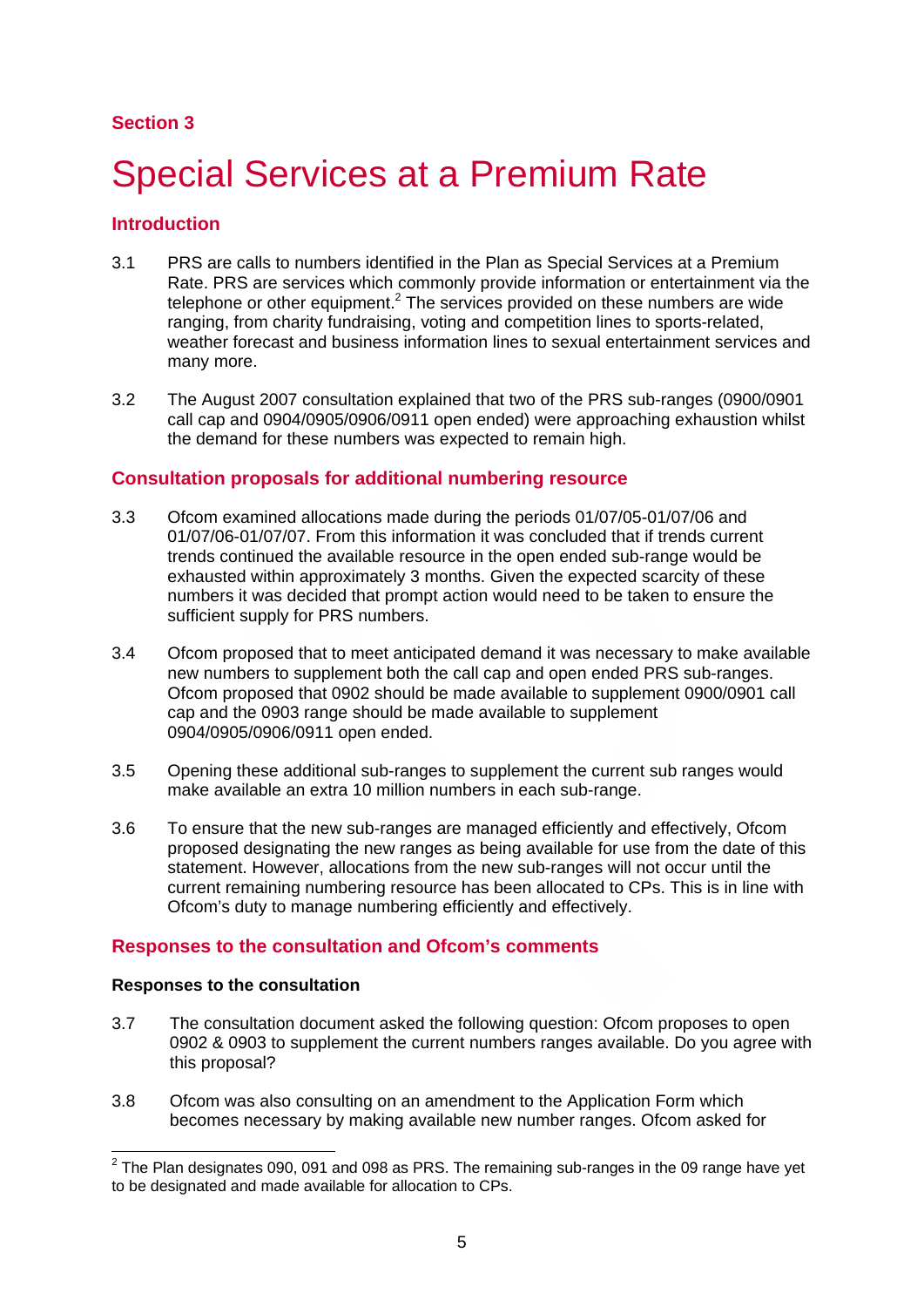comments on the changes: Do you have any comments on the proposed modifications to the Application Form?

- 3.9 Ofcom received three responses to its August 2007 consultation. BT and Corporate Counsel both supported Ofcom's proposal to make available new number subranges to supplement the existing ranges. BT recognised the need to ensure the sufficient supply of PRS numbers pending the conclusion of Ofcom's wider PRS review.
- 3.10 Ofcom's statement Telephone Numbering: Safeguarding the future of numbers<sup>3</sup> proposed the restructuring of the 09 ranges. Ofcom is now planning a review of the scope of regulation for PRS and intends to publish proposals for consultation later this year. THUS raised concerns regarding the introduction of new number ranges before the PRS review had been scoped. THUS believed that potential changes to the PRS structure could have an unfair impact on their customers if they were forced into changing their telephone numbers. THUS requested that Ofcom reconsider opening any new number ranges until after the PRS review, or 'ring-fence' the new number sub-ranges and take them out of the scope of the review.
- 3.11 There were no specific comments on the proposed modifications to the Application Form.

#### **Ofcom's comments**

- 3.12 Ofcom has considered the possibility of delaying the decision to make additional numbers available for allocation until after the PRS review is concluded, which is anticipated in 2008. However, Ofcom considers that a delay until the conclusion of the review could have an adverse impact on competition, consumer choice and innovation in the PRS market. In particular it could have a serious impact, especially on new entrant service providers, if Ofcom were unable to allocate sufficient numbers to meet CPs' requirements. This could hinder competition as CPs would be unable to provide a full range of tariffs to supply to their customers.
- 3.13 Ofcom will address any concerns regarding any potential changes to the PRS numbering structure during the consultation period of the PRS review.

#### **Ofcom's decisions and next steps**

- 3.14 Having considered the representations made in responses, Ofcom has decided to implement its proposal to make the number sub-ranges 0902 and 0903 available for allocation from the date of publication of this statement.
- 3.15 In order to implement our decision the S9 Application Form has been modified and the formal notification containing this modification is set out in Annex 3 of this statement.
- 3.16 Numbers in the ranges 0902 and 0903 ranges will be available for allocation to eligible communications providers once the current numbering resource has been exhausted.

<sup>1</sup>  $3$  Telephone Numbering: Safeguarding the future of numbers http://www.ofcom.org.uk/consult/condocs/numberingreview/statement/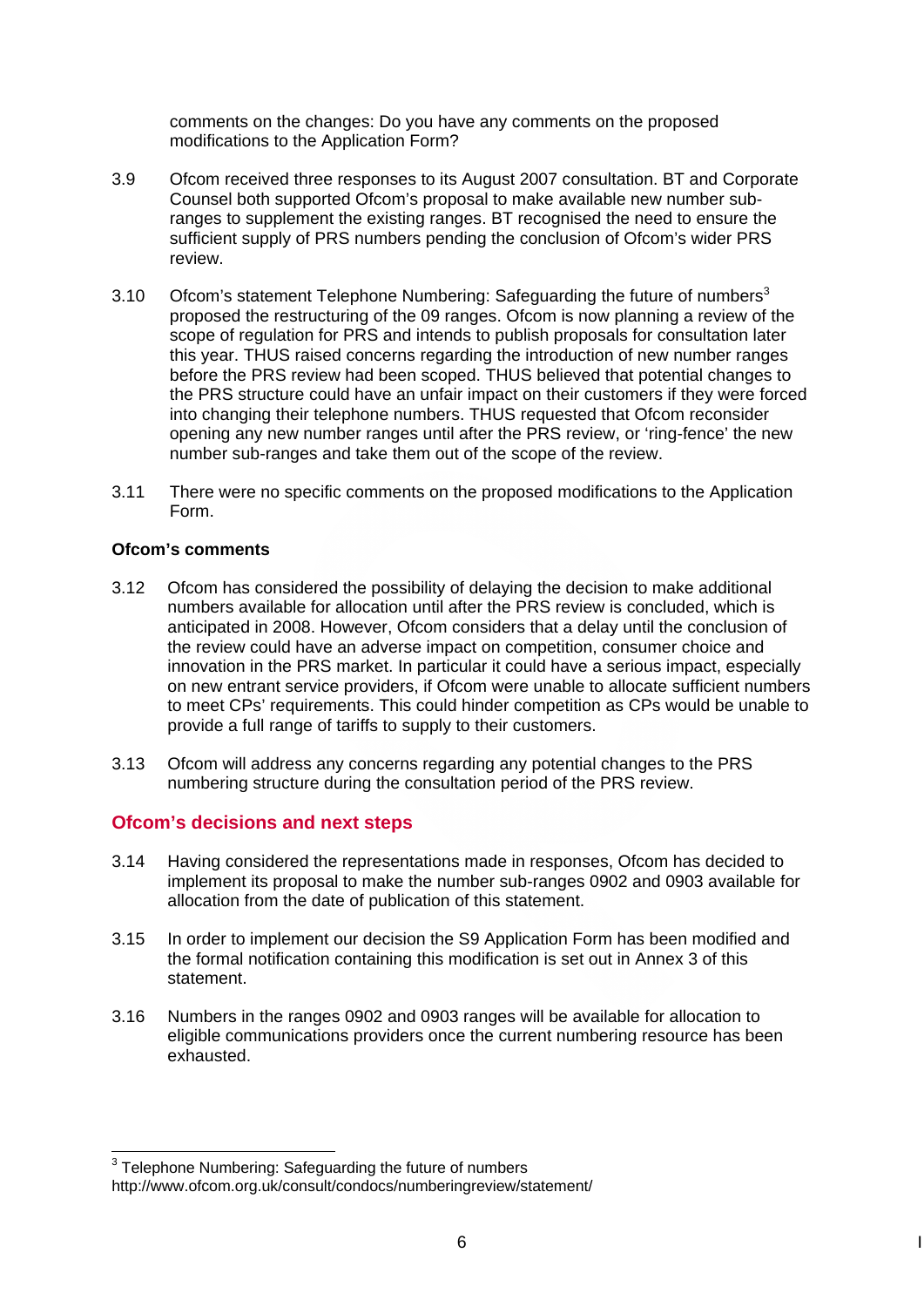### **Annex 1**

# List of respondents to the consultation

A1.1 Ofcom received 3 submissions to the August 2007 consultation from BT, THUS plc and Corporate Counsel. None of the submissions were confidential and the responses are available on Ofcom's website at http://www.ofcom.org.uk/consult/condocs/numavail/responses/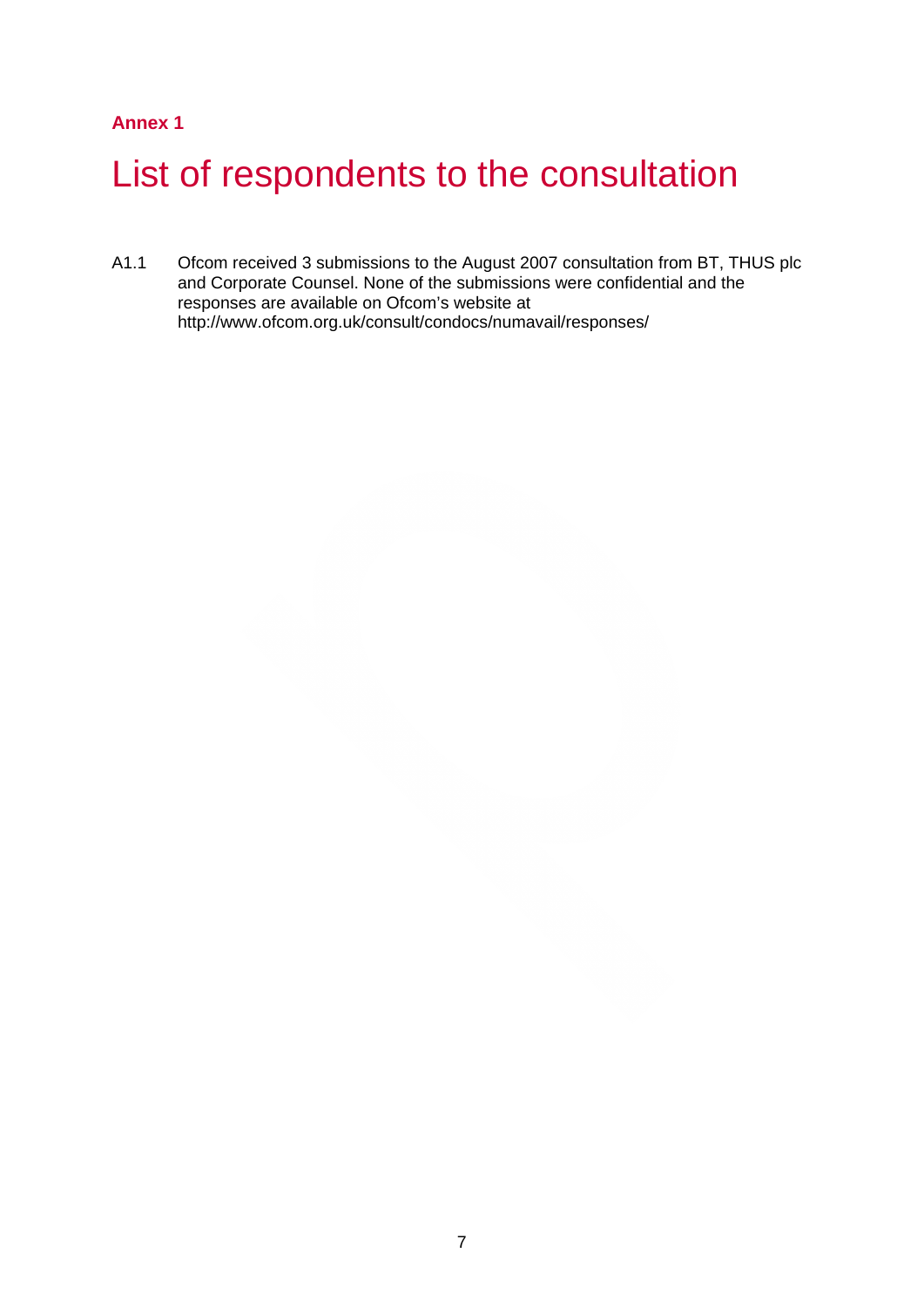## **Annex 2**

# Legal framework and tests

### **The legal framework**

- A2.1 Ofcom regulates the communications sector under the framework established by the Communications Act 2003 ('the Act'). The Act provides, amongst other things in relation to the discharge of Ofcom's numbering functions, for the publication of the Plan and the setting of General Conditions of Entitlement relating to Telephone Numbers ('Numbering Conditions'). It also sets out statutory procedures governing the modification of the Plan and the giving of directions under conditions such as the Numbering Conditions.
- A2.2 The Plan sets out the designation for 090 and 091 numbers as:

"Special Services at a Premium Rate, that is charged at rates for Customers of BT which are generally either a) higher than 10p per minute up to and including £1.50 per minute including VAT, or b) fixed fee calls costing over 10p, up to and including £1.50 including VAT (including 0908 and 0909 for Sexual Entertainment Services at a Premium Rate)".

Ofcom's proposal to add the 0902 and 0903 sub-ranges to the numbers available for PRS is within the current designation for 090 and 091 and therefore a modification to the Plan is not required as a result of Ofcom's proposal.

However, the following amended designations will apply for 090 and 091 numbers from November 2007<sup>4</sup>.

"Special Services at a Premium Rate, that is charged at rates for Customers of BT which are generally either a) higher than 10p per minute up to and including £1.50 per minute including VAT, or b) fixed fee calls costing over 10p, up to and including £1.50 including VAT".

### **The Application Form**

A2.3 Section 60 of the Act provides for the modification of documents referred to in the Numbering Conditions (which includes the Application Form) and explains the procedures to be followed in order to conduct this review. Section 60(2) of the Act provides that:

"OFCOM must not revise or otherwise modify the relevant provisions unless they are satisfied that the revision or modification is-

a) objectively justifiable in relation to the matters to which it relates;

b) not such as to discriminate unduly against particular persons or against a particular description of persons;

c) proportionate to what the modification is intended to achieve; and

<sup>1</sup> <sup>4</sup> Conditions regulating Sexual Entertainment Services published on 8 March 2007 and amended on 26 April 2007 http://www.ofcom.org.uk/consult/condocs/entertainment\_services/statement/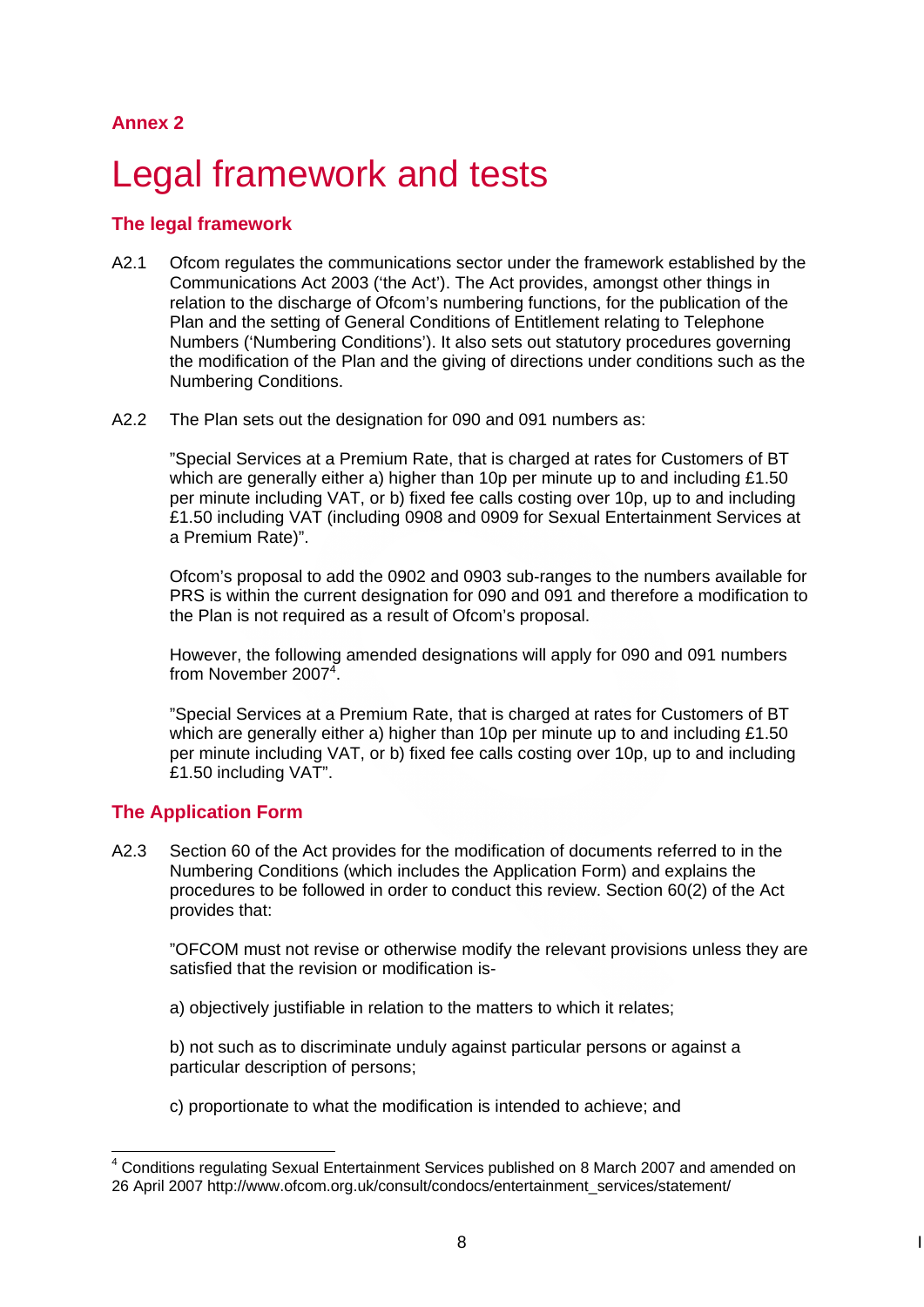d) in relation to what it is intended to achieve, transparent."

A2.4 Section 60(3) further provides that:

"Before revising or otherwise modifying the relevant provisions, OFCOM must publish a notification-

- a) stating that they are proposing to do so;
- b) specifying the Plan or other document that they are proposing to revise or modify;
- c) setting out the effect of their proposed revisions or modifications;
- d) giving their reasons for making the proposal; and

e) specifying the period within which representations may be made to OFCOM about their proposal."

- A2.5 General Condition 17.9(a) provides that when a CP is applying for an allocation or reservation of telephone numbers it shall use an appropriate application form as directed by Ofcom from time to time.
- A2.6 In addition to modifying the Application Form, Ofcom needs to make a direction that will require the amended Application Form to be used when applying for PRS number allocations. The test for giving or modifying a direction is set out in section 49(4) of the Act which requires that the proposal be:

a) objectively justifiable in relation to the networks, services, facilities, apparatus or directories to which it relates;

b) not such as to discriminate unduly against particular persons or against a particular description of persons:

- c) proportionate to what it is intended to achieve; and
- d) in relation to what it is intended to achieve, transparent.
- A2.7 Similarly, section 49(3) requires Ofcom to publish a notification before issuing the direction:
	- a) stating that there is a proposal to give, modify or withdraw it;
	- b) identifying the person whose proposal it is;
	- c) setting out the direction to which the proposal relates;
	- d) setting out the effect of the direction, or of its proposed modification;
	- e) giving reasons for the making of the proposals; and
	- f) specifying the period within which representations may be made.

#### **Ofcom's general duty as to telephone numbering functions**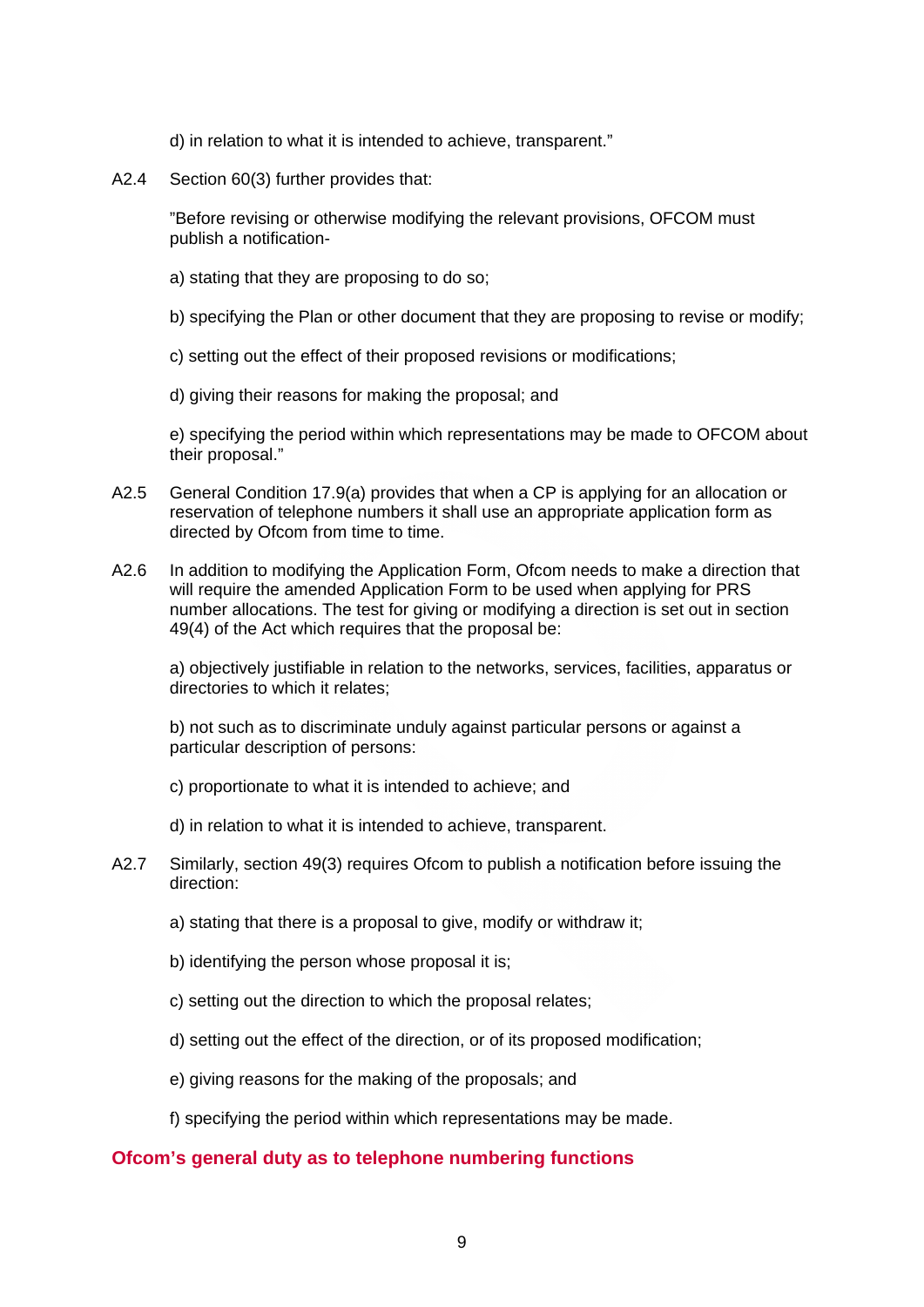A2.8 Ofcom has a general duty under section 63(1) of the Act in carrying out its numbering functions

"a) to secure that what appears to them to be the best use is made of the numbers that are appropriate for use as telephone numbers; and

b) to encourage efficiency and innovation for that purpose."

#### **General duties of Ofcom**

A2.9 The principal duty of Ofcom to be observed in the carrying out of its functions is set out in section 3(1) of the Act as the duty:

"a) to further the interests of citizens in relation to communications matters; and

b) to further the interests of consumers in relevant markets, where appropriate by promoting competition."

A2.10 As part of the fulfilment of these principal duties, it is Ofcom's responsibility to secure the availability throughout the UK of a wide range of numbering arrangements, having regard to the interests of consumers with respect to choice, price awareness, and consumer protection.

#### **Duties for the purpose of fulfilling Community obligations**

- A2.11 In addition to its general duties as to telephone numbers, when considering revisions to documents referred in the Numbering Conditions, including application forms, Ofcom must also take into account the six Community requirements in carrying out its functions as set out in section 4 of the Act. These include the requirement to promote competition in the provision of electronic communications networks and services, and the requirement not to favour one form of network, service or associated facility or one means of providing or making available such network, service or associate facility over another, as well as the requirement to promote the interests of European citizens.
- A2.12 The various legal tests and duties, and how Ofcom has complied with them in consulting on proposals in the consultation document, are set out below.

#### **Legal tests**

- A2.13 It is Ofcom's duty, when proposing a modification to applications forms, to show how it considers that its proposals comply with the legal tests in the Act.
- A2.14 The effect of the modification to the Application Form would be to make available additional numbers for PRS. Ofcom is satisfied that the proposal for modifications to the Application Form meets the tests set out in section 49(2) of the Act being:
	- **objectively justifiable**, in that it relates to Ofcom's duty to direct the appropriate application form on which to apply for 09 numbers. This form needs to be modified to reflect the availability of additional number ranges to ensure the longterm availability of sufficient numbering resource to meet communication providers' requirements and to promote competition and consumer choice;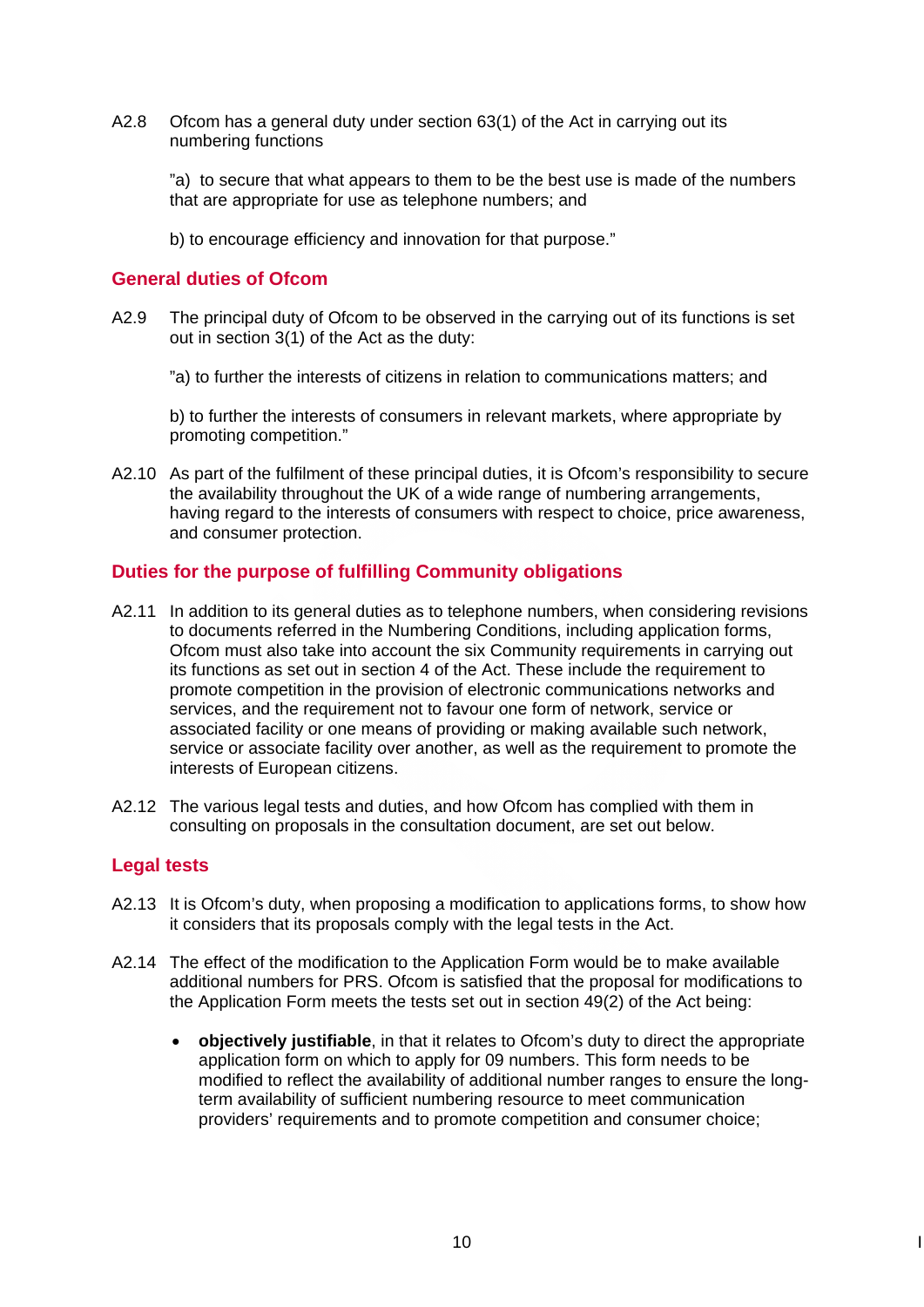- **not unduly discriminatory,** in that all communications providers eligible to apply for telephone numbers would be subject to the proposed modifications to the Application Form;
- **proportionate,** in that the proposed modification to the Application Form is the minimum revision necessary to its provisions to ensure the long-term availability of sufficient numbering resource to meet communications providers' requirements; and
- **transparent.** in that the Notification proposing the modification to the Application Form, and its effects, were set out in the August 2007 Consultation the procedures for consulting on a modification were followed and the final modification to the Application Form is set out at Annex 3.
- A2.15 Ofcom considers that it is fulfilling its general duty as to telephone number functions as set out in section 63 of the Act in making its proposals by:
	- **securing the best use of appropriate numbers,** in that additional, appropriate resources would be made available for PRS numbering to meet continuing demand for these services.; and
	- **encouraging efficiency and innovation,** in that the proposals ensure that sufficient and appropriate numbering resources are available to meet communications providers' demands thereby encouraging innovation.
- A2.16 Ofcom considers that its proposal to modify the Application Form is consistent with its general duties in carrying out its functions as set out in section 3 of the Act. In particular, it considers that the proposals further the interests of citizens in relation to communications matters and consumers in relevant markets by ensuring that the supply of telephone numbers is maintained.
- A2.17 In proposing the modifications to the Application Form, Ofcom has also considered the Community obligations set out in section 4 of the Act, particularly the requirement to promote the interests of all persons who are citizens of the European Union. In Ofcom's view, extending the resources of PRS numbering ensures the continued availability of numbering for associated services.
- A2.18 Ofcom received three responses to the August 2007 consultation. Having carefully considered the points they raised is satisfied that its decision to make additional subranges available for allocation and the necessary modifications to the S9 application form fulfils the legal requirements.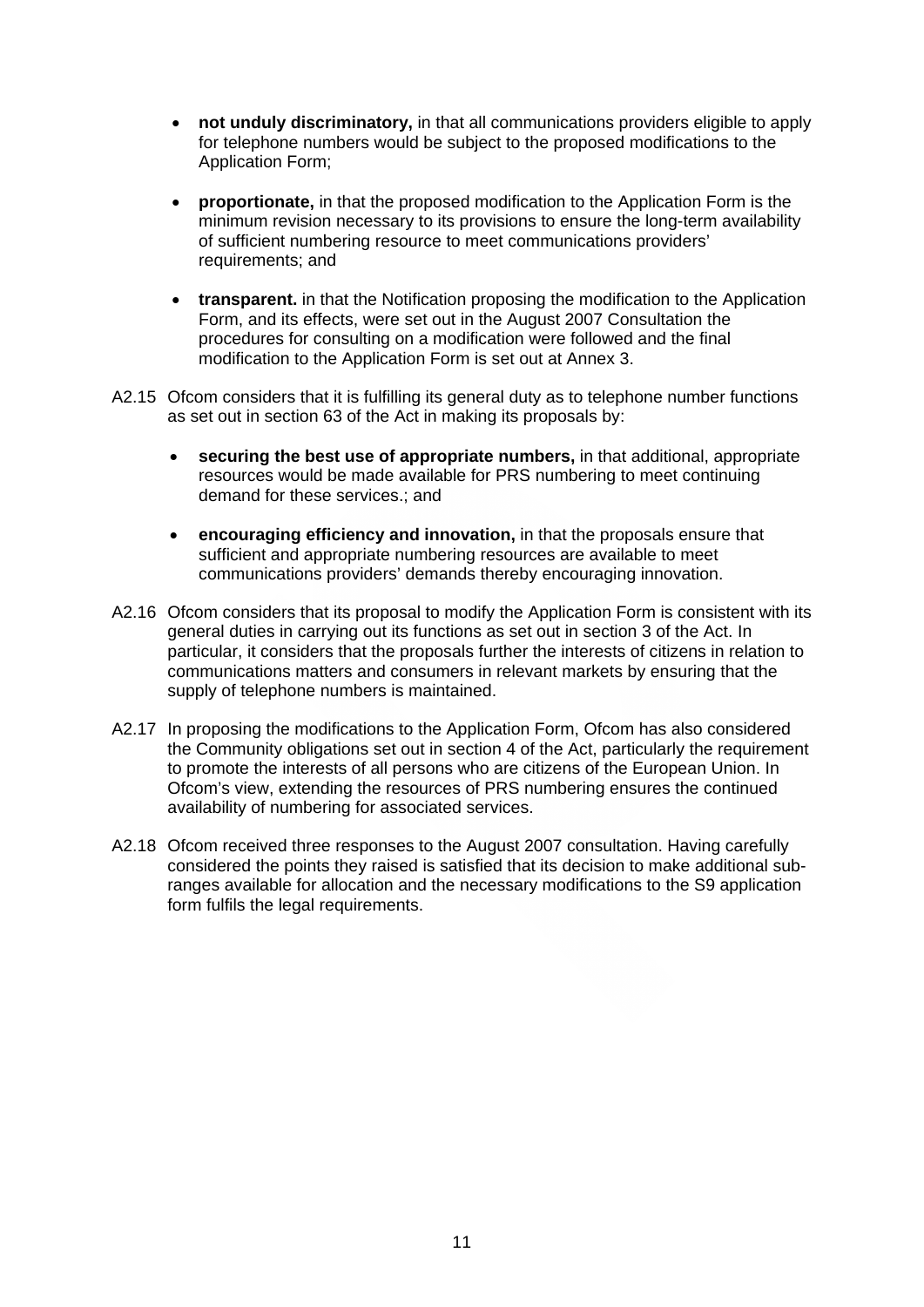### **Annex 3**

# Modification to the application forms under section 49(4) of the Act

### **Direction under paragraph 17.9 of the Condition**

#### *WHEREAS-*

- **A.** paragraph 17.9(a) of the Condition provides that when applying for an Allocation or reservation of Telephone Numbers, the Communications Provider shall use an appropriate application form as directed by the Director from time to time as he thinks fit;
- **B.** by virtue of the Transitional Provisions, references to the Director in General Condition 17 should be read as references to OFCOM.
- **C. for the reasons set out in the Statement accompanying this Direction OFCOM are** satisfied that the application form in the Annex to this Direction is appropriate for use by Communications Providers when applying for an Allocation or reservation of Telephone Numbers;
- **D. for the reasons set out in the Statement accompanying this Direction OFCOM are** satisfied that, in accordance with section 49(2) of the Act, this Direction is:

 objectively justifiable in relation to the networks, services, facilities, apparatus or directories to which it relates;

 not such as to discriminate unduly against particular persons or against a particular description of persons;

proportionate to what it is intended to achieve; and

in relation to what it is intended to achieve, transparent.

- **E.** for the reasons set out in the Statement accompanying this Direction OFCOM are satisfied that they have acted in accordance with the relevant duties set out in sections 3 and 4 of the Act;
- **F.** a notification of a proposal to give this Direction was given under section 49(4) of the Act on 22 August 2007 (the 'Notification');
- **G**. a copy of the Notification was sent to the Secretary of State in accordance with section 50(1)(b) of the Act;
- **H.** in the Notification and accompanying consultation document OFCOM invited representations about any of the proposals therein by 5pm on 24 September 2007;
- **I.** by virtue of section 49(9) of the Act, OFCOM may give effect to the proposal set out in the Notification, with or without modification, only if-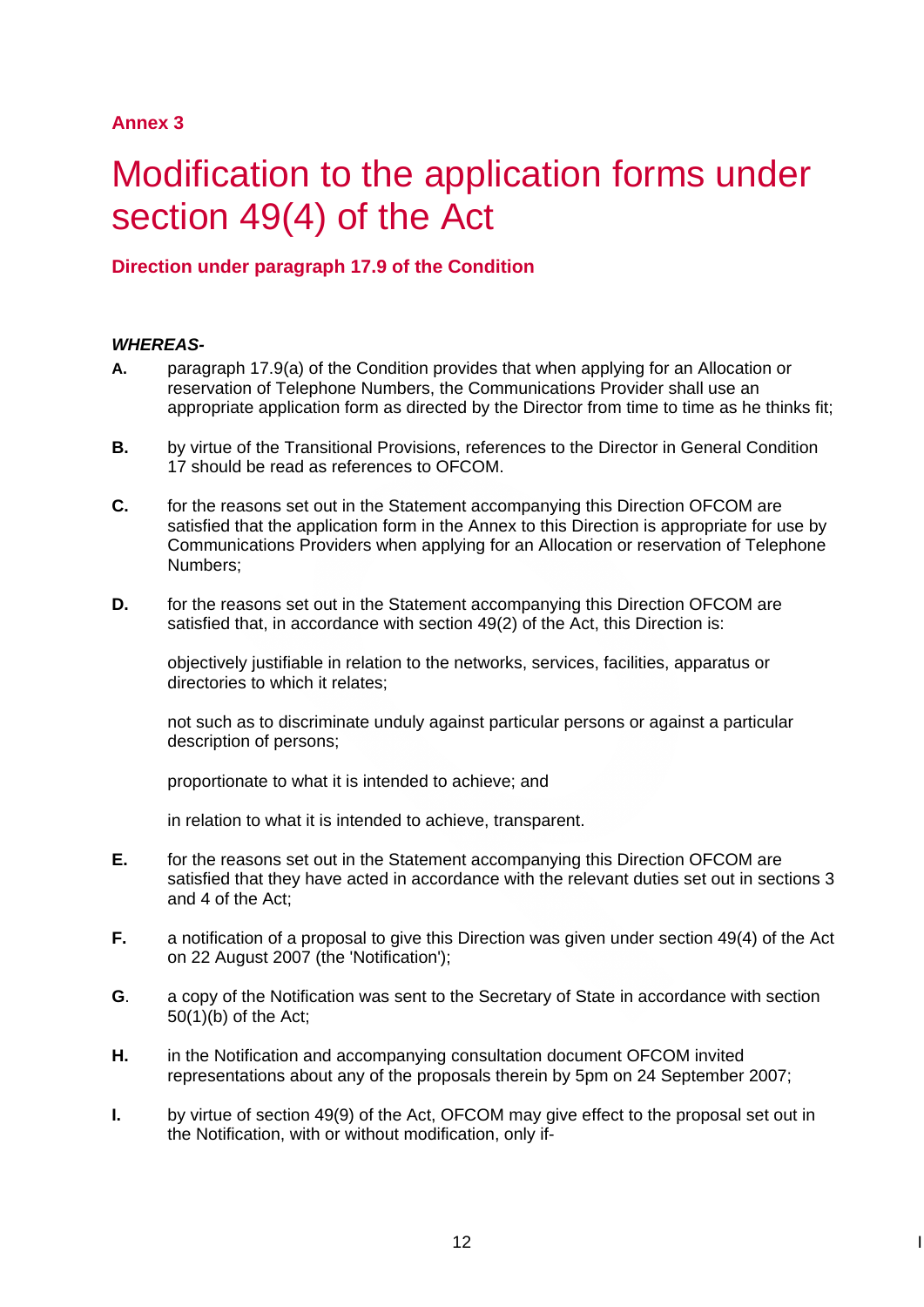i. they have considered every representation about the proposal that is made to them within the period specified in the Notification; and

 ii. they have had regard to every international obligation of the United Kingdom (if any) which has been notified to them for this purpose by the Secretary of State;

- **J.** OFCOM received three responses to the Notification and have considered every such representation made to them in respect of the proposals set out in the Notification and accompanying consultation document and the Secretary of State has not notified OFCOM of any international obligation of the United Kingdom for this purpose;
- **K.** In considering whether to make the modification proposed in the Notification OFCOM have complied with all relevant requirements set out in section 49 of the Act;

#### *NOW, THEREFORE, OFCOM PURSUANT TO PARAGRAPH 17.9(a) OF THE CONDITION, HEREBY DIRECT THAT-*

1. OFCOM in accordance with Condition 17.9(a) hereby direct that for the time being the application form in the Annex to this Direction shall be used by Communications Providers when applying for an Allocation of Telephone Numbers starting '09' for Special Services at a Premium Rate.

In this Direction-

'the Act' means the Communications Act 2003;

'Allocation' shall have the same meaning as in the Condition;

'Communications Provider' shall have the same meaning as in the Condition;

 'Condition' means General Condition 17 of the General Conditions of Entitlement set by the Director on 22 July 2003 pursuant to section 45 of the Act by way of publication of a Notification pursuant to section 48(1) of the Act;

 'the Director' means the Director-General of Telecommunications as appointed under section 1 of the Telecommunications Act 1984;

'OFCOM' means the Office of Communications;

 'Telephone Number' shall have the same meaning as in paragraph 1 of Part 1 of the Schedule to the Notification published by the Director on 22 July 2003 under section 48(1) of the Act;

 'Transitional Provisions' means sections 408 and 411 of the Act, the Communications Act 2003 (Commencement No.1) Order 2003 and the Office of Communications Act 2002 (Commencement No.3) and Communications Act 2003 (Commencement No 2) Order 2003.

3. Except in so far as the context otherwise requires, words or expressions shall have the meaning assigned to them. Otherwise, any word or expression shall have the same meaning as it hasi. in the National Telephone Numbering Plan published by Ofcom on 6 September 2004 pursuant to section 56 of the Act;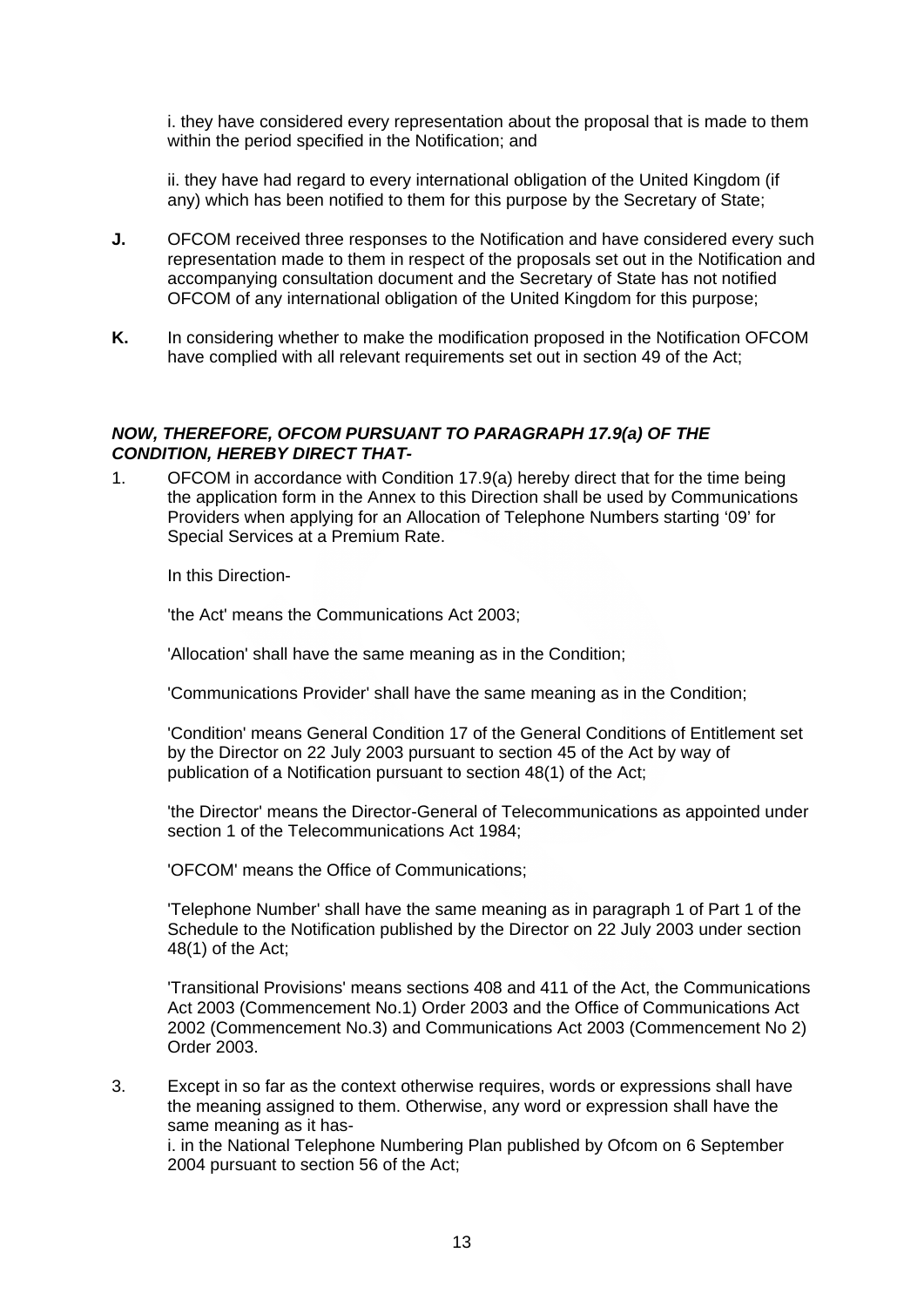ii. if, and only if, it has no meaning ascribed as mentioned in (i) above, and only if the context so permits, in General Condition 17 (entitled 'Allocation, Adoption and Use of Telephone Numbers') in Part 2 of the Schedule to the Notification published by the Director on 22 July 2003 under section 48(1) of the Act;

iii. if, and only if, it has no meaning ascribed as mentioned in (i) and (ii) above, and only if the context so permits, in paragraph 1 of Part 1 of the Schedule to the Notification published by the Director on 22 July 2003 under section 48(1) of the Act; and

iv. if, and only if, it has no meaning ascribed as mentioned in (i), (ii) and (iii) above, and only if the context so permits, in the Act.

- 4. The Interpretation Act 1978 shall apply as if this Direction were an Act of Parliament.
- 5. Headings and titles shall be disregarded.
- 6. This direction takes effect on the date it is published.

Signed by

David Stewart Competition Policy Director A person authorised on behalf of Ofcom under paragraph 18 of the Schedule to the Office of Communications Act 2002 12 November 2007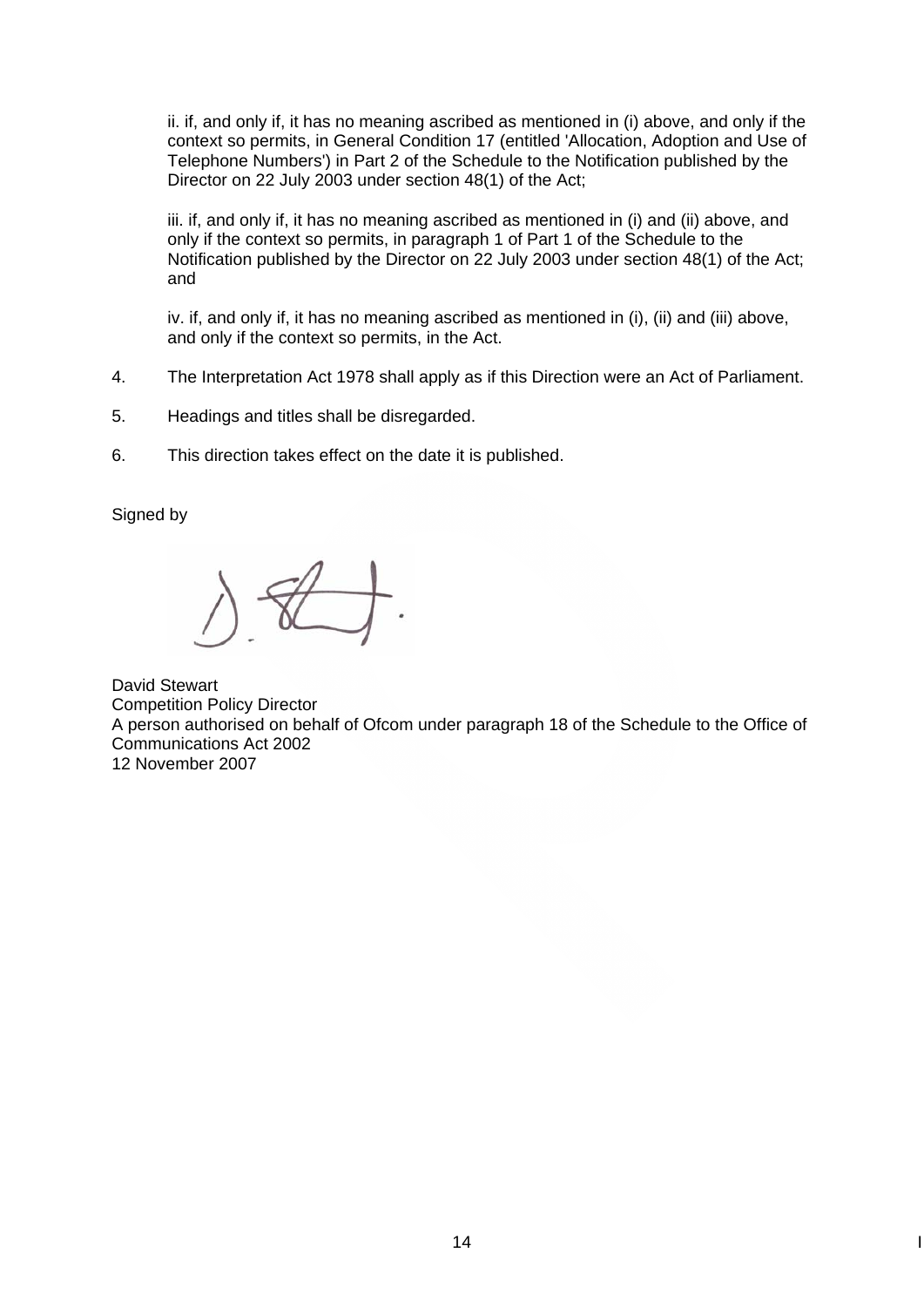# **Form S9**



# *SPECIAL SERVICES AT A PREMIUM RATE APPLICATION*

Special Services at a Premium Rate numbers can be applied for under the following categories:

| 0900, 0901 and  | Special Services, time charged calls up to and including 60ppm and total<br>call cost not |
|-----------------|-------------------------------------------------------------------------------------------|
| 0902            | greater than £5 or fixed fee up to £1 per call (all prices are for BT<br>customers);      |
| 0903,0904,0905, | Special Services, open ended time dependent charge or fixed                               |
| 0906 and 0911   | fee up to £1.50 for BT customers;                                                         |
| 0907            | Special Services pay for product that costs more than £1 in total for BT                  |
| customers; and  |                                                                                           |
| 098             | Sexual Entertainment Services at a Premium Rate                                           |

*Please note that that the promotion and content of 'Special Services at a Premium Rate' is regulated by PhonepayPlus. Most services can be provided without PhonepayPlus' prior permission; however, some services that have been found to pose a greater risk to consumers, do require permission. More information on the services that do require prior permission can be found on PhonepayPlus' website at: www.phonepayplus.org.uk/service\_providers/setting\_up\_services/prior\_permission.asp* 

### *Definitions and Interpretation*

- 1. Except in so far as the context otherwise requires, words or expressions shall have the meaning assigned to them. Otherwise, any word or expression shall have the same meaning as it has -
- (i) in the National Telephone Numbering Plan published by Ofcom from time to time pursuant to section 56 of the Communications Act 2003 (the 'Act');
- (ii) if, and only if, it has no meaning ascribed as mentioned in (i) above, and only if the context so permits, in General Condition 17 (entitled 'Allocation, Adoption and Use of Telephone Numbers') in Part 2 of the Schedule to the Notification published by the Director on 22<sup>nd</sup> July 2003 under section 48(1) of the Act;
- (iii) if, and only if, it has no meaning ascribed as mentioned in (i) and (ii) above, and only if the context so permits, in paragraph 1 of Part 1 of the Schedule to the Notification published by the Director on  $22^{nd}$  July 2003 under section 48(1) of the Act;
- (iv) if, and only if, it has no meaning ascribed as mentioned in (i), (ii) and (iii) above, and only if the context so permits, in the Notification pursuant to sections 48(1) and 120(5) of the Communications Act 2003 published by the Director on 23 December 2003;
- (v) if, and only if, it has no meaning ascribed as mentioned in (i), (ii), (iii) and (iv) above, and only if the context so permits, in the Code for Premium Rate Services Approved under section 121 of the Communications Act 2003 by the Director on 23 December 2003 for the purposes of sections 120 and 121 of the Act; and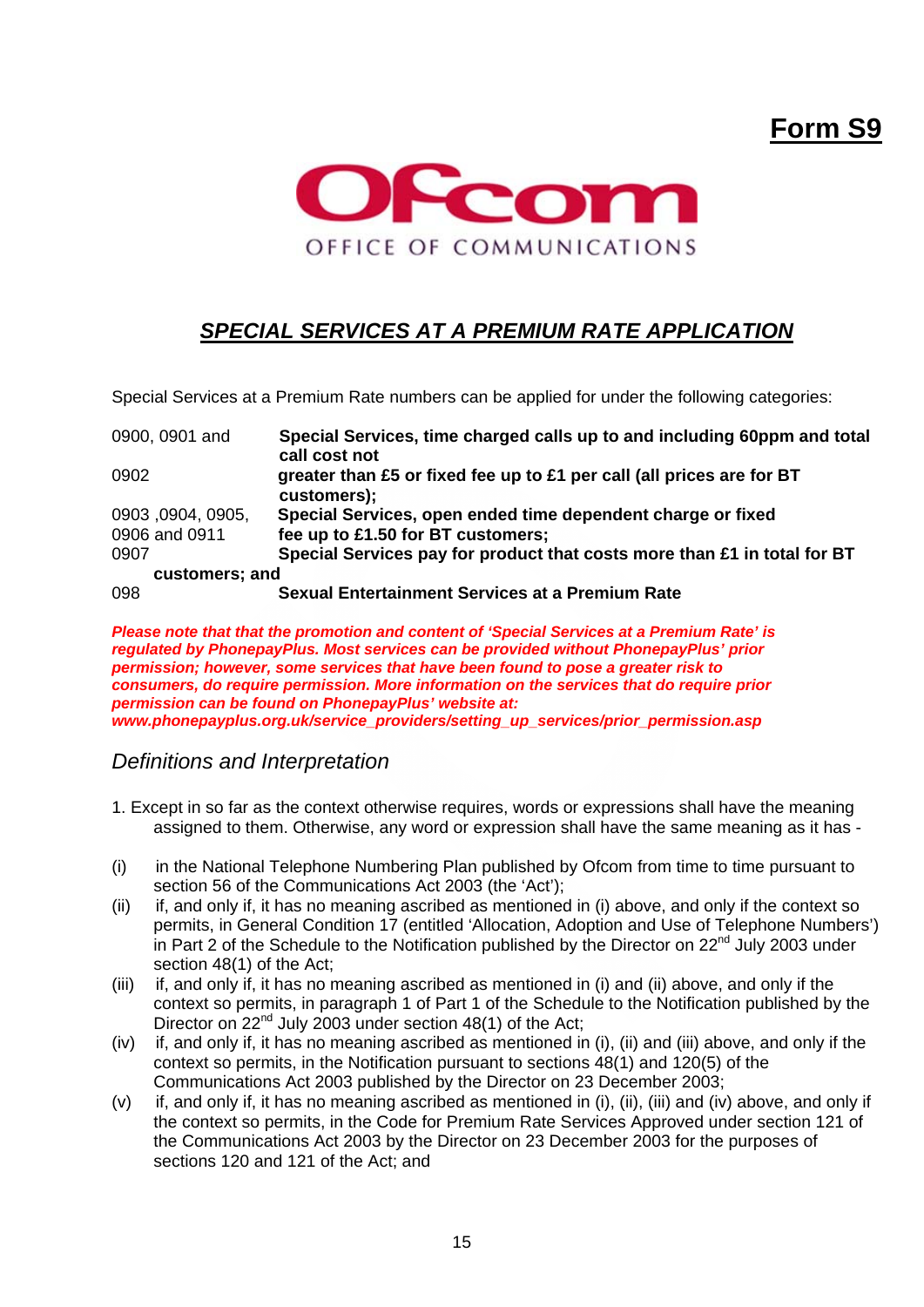- (vi) if, and only if, it has no meaning ascribed as mentioned in (i), (ii), (iii), (iv) and (v) above, and only if the context so permits, in the Act.
- 2. The Interpretation Act 1978 shall apply as if this Application Form were an Act of Parliament
- *(Applicants should ensure that all sections have been completed where relevant incomplete Application Forms may not be processed within the 3-week deadline).*

| 2. Applicant details and date<br>of application:                                                                                                                                                                                                                                       |                      |
|----------------------------------------------------------------------------------------------------------------------------------------------------------------------------------------------------------------------------------------------------------------------------------------|----------------------|
| Your name, company name,<br>address, direct telephone, direct<br>fax, direct e-mail, mobile.                                                                                                                                                                                           |                      |
| (Where you are acting on behalf of<br>a Communications Provider (e.g. a<br>consultant, solicitor, etc), and if<br>you have not previously supplied<br>one, you should enclose a letter<br>from that Communications<br>Provider confirming that you are<br>authorised to represent it). | Date of application: |

| 3. Communications Provider<br>details:                                                                                                                                                                                       |  |
|------------------------------------------------------------------------------------------------------------------------------------------------------------------------------------------------------------------------------|--|
| If different from 2. above (e.g.<br>where you are a consultant,<br>solicitor, etc), provide the name<br>and address of the<br><b>Communications Provider on</b><br>behalf of whom you are applying<br>for Telephone Numbers. |  |

|                                                                                                                         | (For providers of Public Electronic            |
|-------------------------------------------------------------------------------------------------------------------------|------------------------------------------------|
| 4. Declaration of 'Public                                                                                               | Communications Networks, please ensure you     |
| <b>Electronic Communications</b>                                                                                        | have previously supplied the information       |
| <b>Network' or 'Public</b>                                                                                              | requested, before you confirm this - your      |
| <b>Electronic Communications</b>                                                                                        | application may be rejected if this is not the |
| Service'                                                                                                                | case).                                         |
| The information requested in<br>Annex A helps Ofcom to assess<br>your eligibility to be allocated<br>Telephone Numbers. |                                                |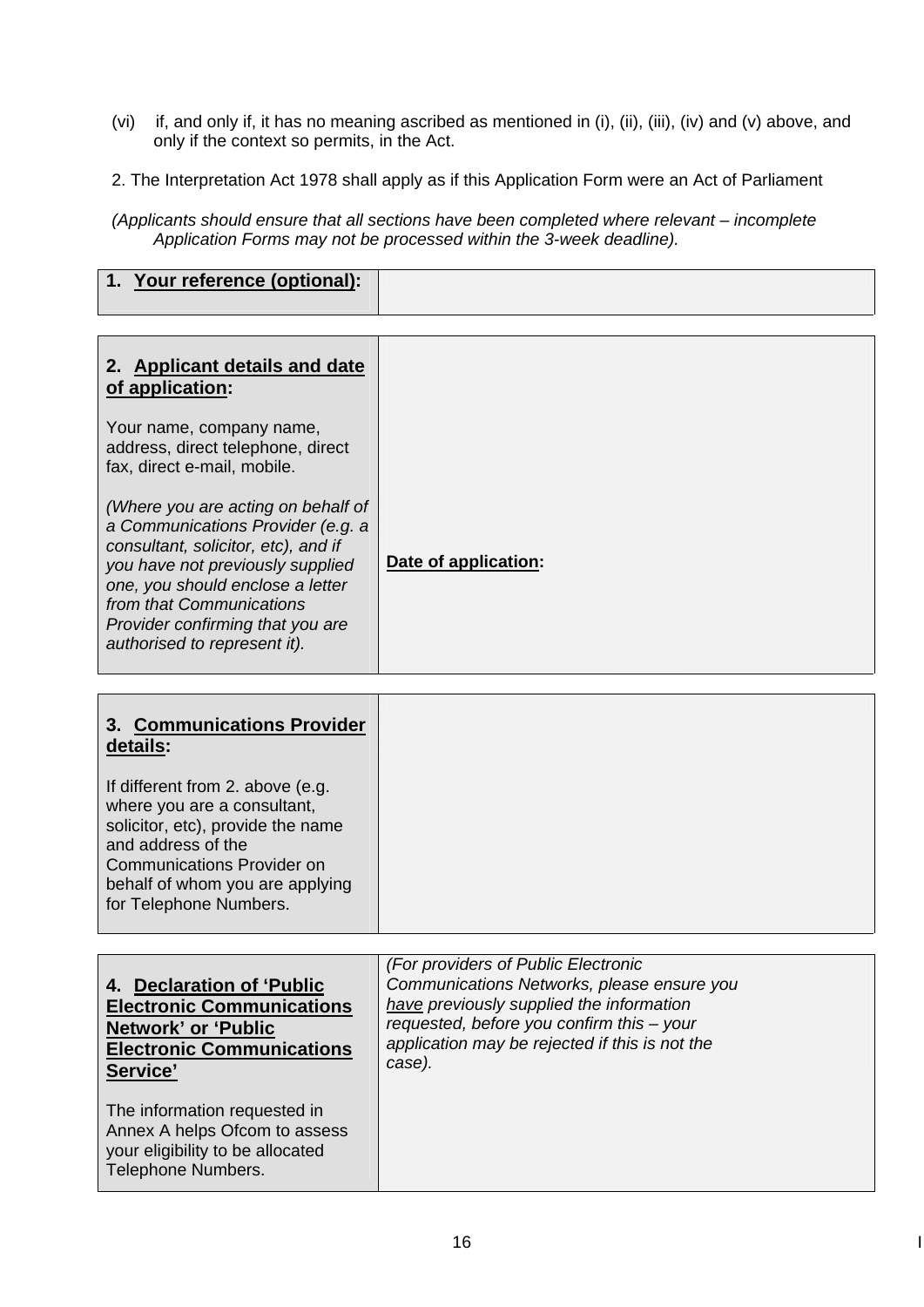| If you are a provider of a Public<br><b>Electronic Communications</b><br>Network:                                                                              |  |
|----------------------------------------------------------------------------------------------------------------------------------------------------------------|--|
| confirm whether you have<br>previously supplied the information<br>requested in Annex A (or<br>information equivalent to it), to<br>Ofcom's Numbering Unit; or |  |
| if not, you must complete in full all<br>relevant questions in Annex A and<br>submit it along with this form.                                                  |  |
| If you have previously supplied the<br>information in Annex A, then move<br>onto the next question - you do<br>not need to submit Annex A with<br>this form.   |  |
| If you are a provider of Public<br><b>Electronic Communications</b><br>Services:                                                                               |  |
| you MUST complete all relevant<br>questions in Annex A each time<br>you apply for Telephone Numbers<br>and submit it with this form.                           |  |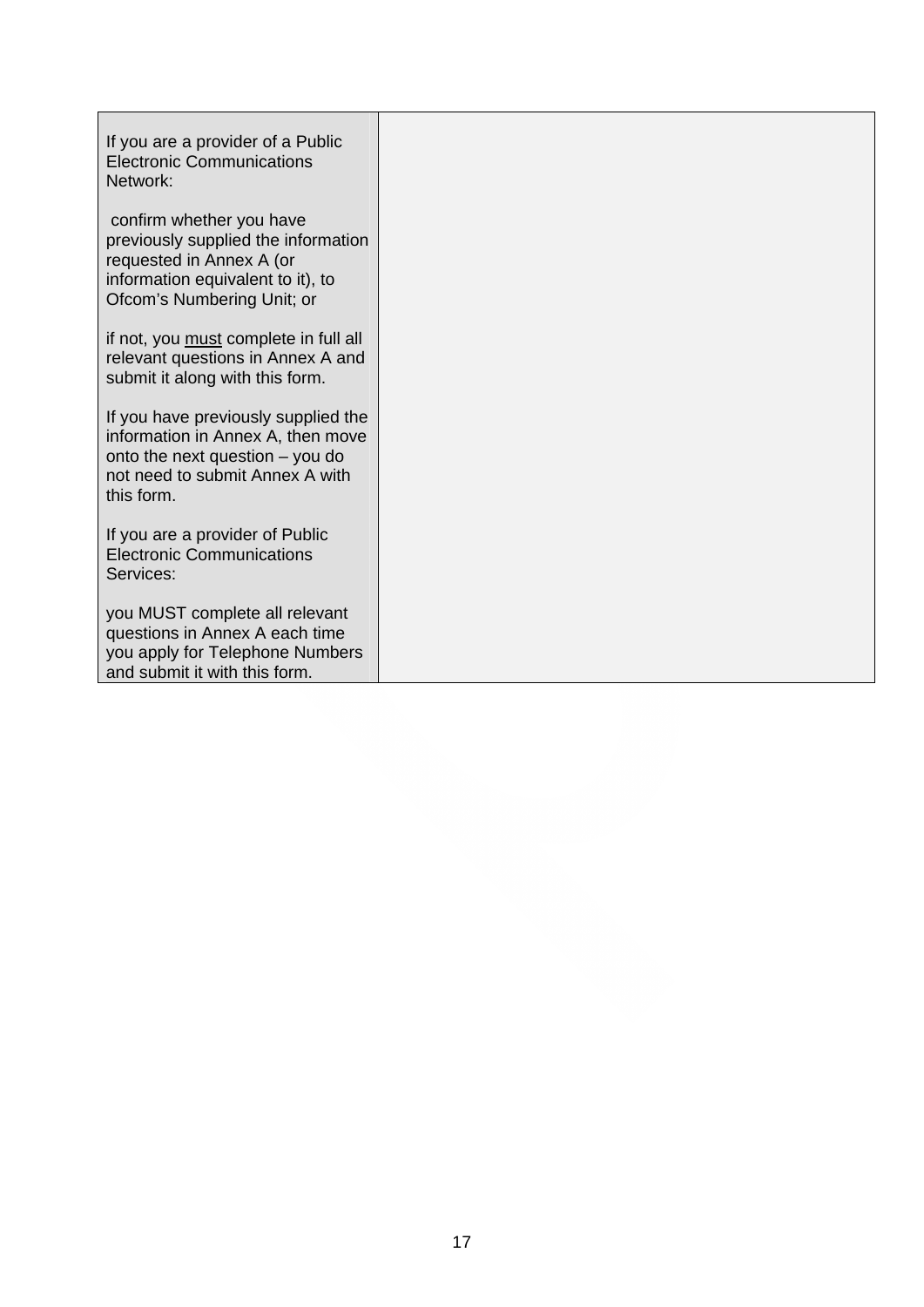## 5. **Telephone Numbers required:**

When completing the table below, you should:

i) give a 1<sup>st</sup> and 2<sup>nd</sup> choice for each type of Telephone Number block applied for in case the block you have applied for is not available at the time the application is processed;

ii) select number blocks within the appropriate block (as shown at the top of the Form); and

iii) within the required range, select blocks within the appropriate tariff as indicated on the website. If there are no available blocks at the tariff you require you should contact Ofcom's Numbering Unit for a new range to be opened at the tariff.

|                                      |                        | <b>Number block Type?</b><br>e.g. time charged $\leq$ £5<br><b>Call-cap for BT customers</b><br>block, Pay for Product,<br><b>Sexual Entertainment,</b><br>etc. | Code - first 4<br>digits after<br>initial '0'<br>(SABC) | Next 2<br>digits of<br>number | <b>Tariff for</b><br>each<br>number<br>block for<br><b>BT</b><br>customers<br>(including | <b>Planned 'In-Service'</b><br><b>Date</b><br>(applications should<br>not be submitted<br>more than 6 months<br>prior to in-service | <b>Forecast of expected</b><br>Adoption in 1 <sup>st</sup> 12<br>months | <b>Forecast of</b><br>expected Adoption<br>in $2^{nd}$ 12 months |  |
|--------------------------------------|------------------------|-----------------------------------------------------------------------------------------------------------------------------------------------------------------|---------------------------------------------------------|-------------------------------|------------------------------------------------------------------------------------------|-------------------------------------------------------------------------------------------------------------------------------------|-------------------------------------------------------------------------|------------------------------------------------------------------|--|
|                                      |                        | (state which)                                                                                                                                                   |                                                         | (DE)                          | VAT):                                                                                    | date)                                                                                                                               | $(\%)$                                                                  | (% cumulative_                                                   |  |
| e.g. $1st$<br><b>Block</b>           | 1 <sup>st</sup> Choice | Time charged $\leq$ £5 Call-cap<br>for BT customers                                                                                                             | 9014                                                    | 25                            | 50ppc                                                                                    | mid Oct 2007                                                                                                                        | 20                                                                      | 80                                                               |  |
|                                      | $2nd$ Choice           | Time charged $\leq$ £5 Call-cap<br>for BT customers                                                                                                             | 9016                                                    | 78                            | 50ppc                                                                                    | mid Oct 2007                                                                                                                        | 20                                                                      | 80                                                               |  |
| e.g. $2^{nd}$                        | 1 <sup>st</sup> Choice | Sexual entertainment                                                                                                                                            | 9820                                                    | 80                            | 60ppm                                                                                    | beg. Nov 2007                                                                                                                       | 40                                                                      | $100 -$                                                          |  |
|                                      | 2 <sup>nd</sup> Choice | Sexual entertainment                                                                                                                                            | 9820                                                    | 60                            | 60ppm                                                                                    | beg. Nov 2007                                                                                                                       | 40                                                                      | 100                                                              |  |
| e.g. 3 <sup>rd</sup><br><b>Block</b> | 1 <sup>st</sup> Choice | Pay for product $> \pounds 1$ for BT<br>customers                                                                                                               | 9077                                                    | 00                            | £1.20pc                                                                                  | end Dec 2007                                                                                                                        | 15                                                                      | 90                                                               |  |
|                                      | 2 <sup>nd</sup> Choice | Pay for product > £1 for BT<br>customers                                                                                                                        | 9077                                                    | 46                            | £1.20pc                                                                                  | end Dec 2007                                                                                                                        | 15                                                                      | 90                                                               |  |
| 1 <sup>st</sup> Block                | 1 <sup>st</sup> Choice |                                                                                                                                                                 |                                                         |                               |                                                                                          |                                                                                                                                     |                                                                         |                                                                  |  |
|                                      | $2^{nd}$ Choice        |                                                                                                                                                                 |                                                         |                               |                                                                                          |                                                                                                                                     |                                                                         |                                                                  |  |
| $2^{nd}$ Block                       | 1 <sup>st</sup> Choice |                                                                                                                                                                 |                                                         |                               |                                                                                          |                                                                                                                                     |                                                                         |                                                                  |  |
|                                      | $2^{nd}$ Choice        |                                                                                                                                                                 |                                                         |                               |                                                                                          |                                                                                                                                     |                                                                         |                                                                  |  |
| $3rd$ Block                          | 1 <sup>st</sup> Choice |                                                                                                                                                                 |                                                         |                               |                                                                                          |                                                                                                                                     |                                                                         |                                                                  |  |
|                                      | $2nd$ Choice           |                                                                                                                                                                 |                                                         |                               |                                                                                          |                                                                                                                                     |                                                                         |                                                                  |  |
| $4^{th}$ Block                       | $1st$ Choice           |                                                                                                                                                                 |                                                         |                               |                                                                                          |                                                                                                                                     |                                                                         |                                                                  |  |
|                                      | $2^{nd}$ Choice        |                                                                                                                                                                 |                                                         |                               |                                                                                          |                                                                                                                                     |                                                                         |                                                                  |  |
| 5 <sup>th</sup> Block                | 1 <sup>st</sup> Choice |                                                                                                                                                                 |                                                         |                               |                                                                                          |                                                                                                                                     |                                                                         |                                                                  |  |
|                                      | $2^{nd}$ Choice        |                                                                                                                                                                 |                                                         |                               |                                                                                          |                                                                                                                                     |                                                                         |                                                                  |  |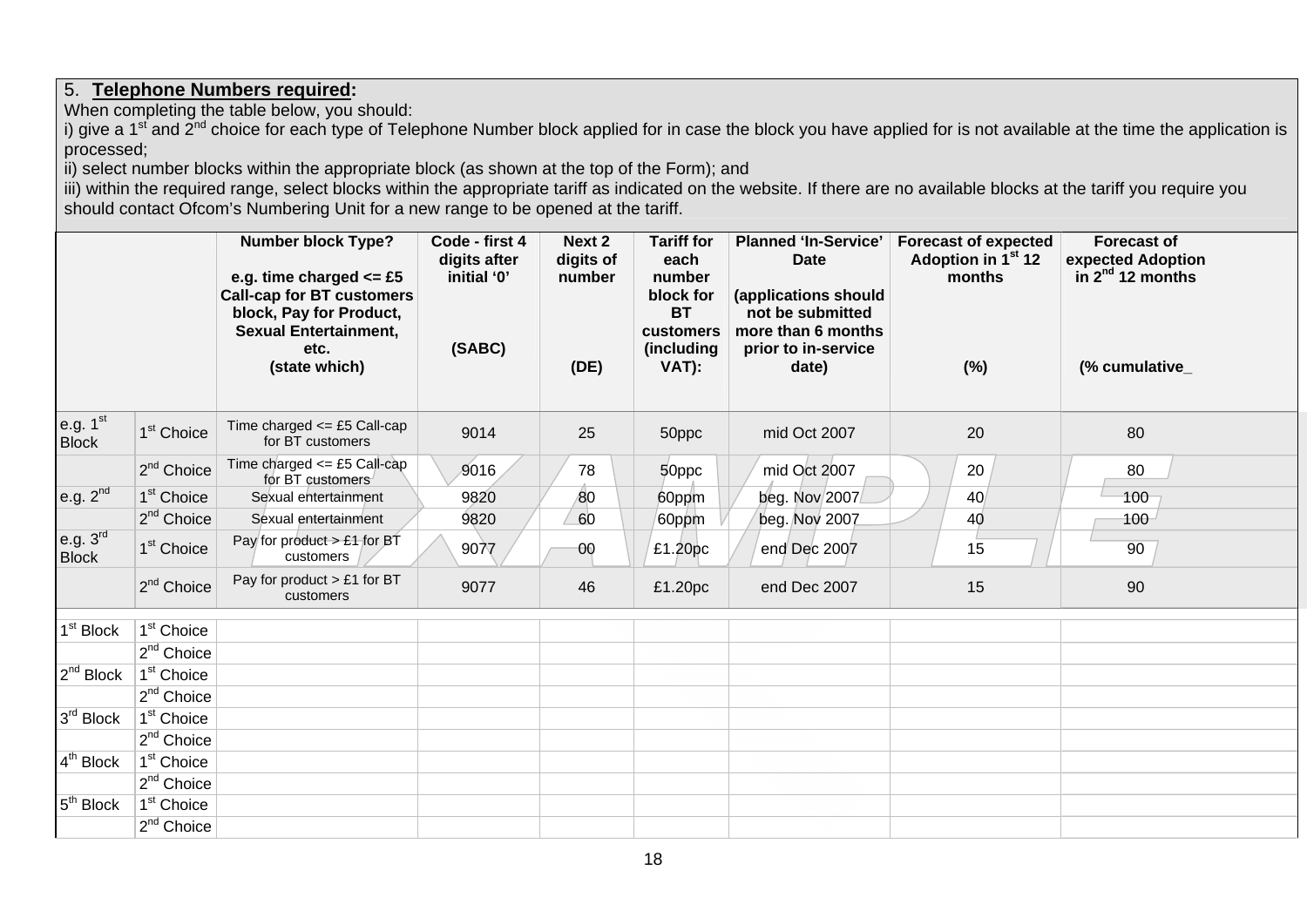#### **5. continued**

|                        |                                           | <b>Number block Type?</b><br>e.g. time charged $\le$ £5 Call-cap<br>for BT customers block, Pay for<br>Product, Sexual Entertainment,<br>etc.<br>(state which) | Code - first<br>4 digits<br>after initial<br>$^{\circ}$ 0'<br>(SABC) | Next 2<br>digits of<br>number<br>(DE) | <b>Tariff for each</b><br>number block<br>for BT<br>customers<br>(including<br>VAT): | <b>Planned 'In-Service'</b><br><b>Date</b><br>(applications should<br>not be submitted<br>more than 6 months<br>prior to in-service<br>date) | <b>Forecast of</b><br>expected Adoption<br>in $1st 12$ months<br>(%) | <b>Forecast of expected</b><br>Adoption in 2 <sup>nd</sup> 12<br>months<br>(% cumulative) |
|------------------------|-------------------------------------------|----------------------------------------------------------------------------------------------------------------------------------------------------------------|----------------------------------------------------------------------|---------------------------------------|--------------------------------------------------------------------------------------|----------------------------------------------------------------------------------------------------------------------------------------------|----------------------------------------------------------------------|-------------------------------------------------------------------------------------------|
| 6 <sup>th</sup> Block  | $\sqrt{1^{st}}$ Choice                    |                                                                                                                                                                |                                                                      |                                       |                                                                                      |                                                                                                                                              |                                                                      |                                                                                           |
|                        | $2^{nd}$<br>Choice                        |                                                                                                                                                                |                                                                      |                                       |                                                                                      |                                                                                                                                              |                                                                      |                                                                                           |
| $7th$ Block            | 1 <sup>st</sup> Choice                    |                                                                                                                                                                |                                                                      |                                       |                                                                                      |                                                                                                                                              |                                                                      |                                                                                           |
|                        | $2^{nd}$                                  |                                                                                                                                                                |                                                                      |                                       |                                                                                      |                                                                                                                                              |                                                                      |                                                                                           |
| $8th$ Block            | $1st$ Choice                              |                                                                                                                                                                |                                                                      |                                       |                                                                                      |                                                                                                                                              |                                                                      |                                                                                           |
|                        | 2 <sup>nd</sup>                           |                                                                                                                                                                |                                                                      |                                       |                                                                                      |                                                                                                                                              |                                                                      |                                                                                           |
| 9 <sup>th</sup> Block  | $1st$ Choice                              |                                                                                                                                                                |                                                                      |                                       |                                                                                      |                                                                                                                                              |                                                                      |                                                                                           |
|                        | 2 <sup>nd</sup>                           |                                                                                                                                                                |                                                                      |                                       |                                                                                      |                                                                                                                                              |                                                                      |                                                                                           |
| 10 <sup>th</sup> Block | $1st$ Choice<br>2 <sup>nd</sup>           |                                                                                                                                                                |                                                                      |                                       |                                                                                      |                                                                                                                                              |                                                                      |                                                                                           |
|                        |                                           |                                                                                                                                                                |                                                                      |                                       |                                                                                      |                                                                                                                                              |                                                                      |                                                                                           |
| 11 <sup>th</sup> Block | 1 <sup>st</sup> Choice<br>2 <sup>nd</sup> |                                                                                                                                                                |                                                                      |                                       |                                                                                      |                                                                                                                                              |                                                                      |                                                                                           |
|                        |                                           |                                                                                                                                                                |                                                                      |                                       |                                                                                      |                                                                                                                                              |                                                                      |                                                                                           |
| $12^{th}$ Block        | $1st$ Choice<br>2 <sup>nd</sup>           |                                                                                                                                                                |                                                                      |                                       |                                                                                      |                                                                                                                                              |                                                                      |                                                                                           |
| 13 <sup>th</sup> Block | $1st$ Choice                              |                                                                                                                                                                |                                                                      |                                       |                                                                                      |                                                                                                                                              |                                                                      |                                                                                           |
|                        | $2^{nd}$                                  |                                                                                                                                                                |                                                                      |                                       |                                                                                      |                                                                                                                                              |                                                                      |                                                                                           |
| 14 <sup>th</sup> Block | 1 <sup>st</sup> Choice                    |                                                                                                                                                                |                                                                      |                                       |                                                                                      |                                                                                                                                              |                                                                      |                                                                                           |
|                        | 2 <sup>nd</sup>                           |                                                                                                                                                                |                                                                      |                                       |                                                                                      |                                                                                                                                              |                                                                      |                                                                                           |
| 15 <sup>th</sup> Block | $1st$ Choice                              |                                                                                                                                                                |                                                                      |                                       |                                                                                      |                                                                                                                                              |                                                                      |                                                                                           |
|                        | 2 <sup>nd</sup>                           |                                                                                                                                                                |                                                                      |                                       |                                                                                      |                                                                                                                                              |                                                                      |                                                                                           |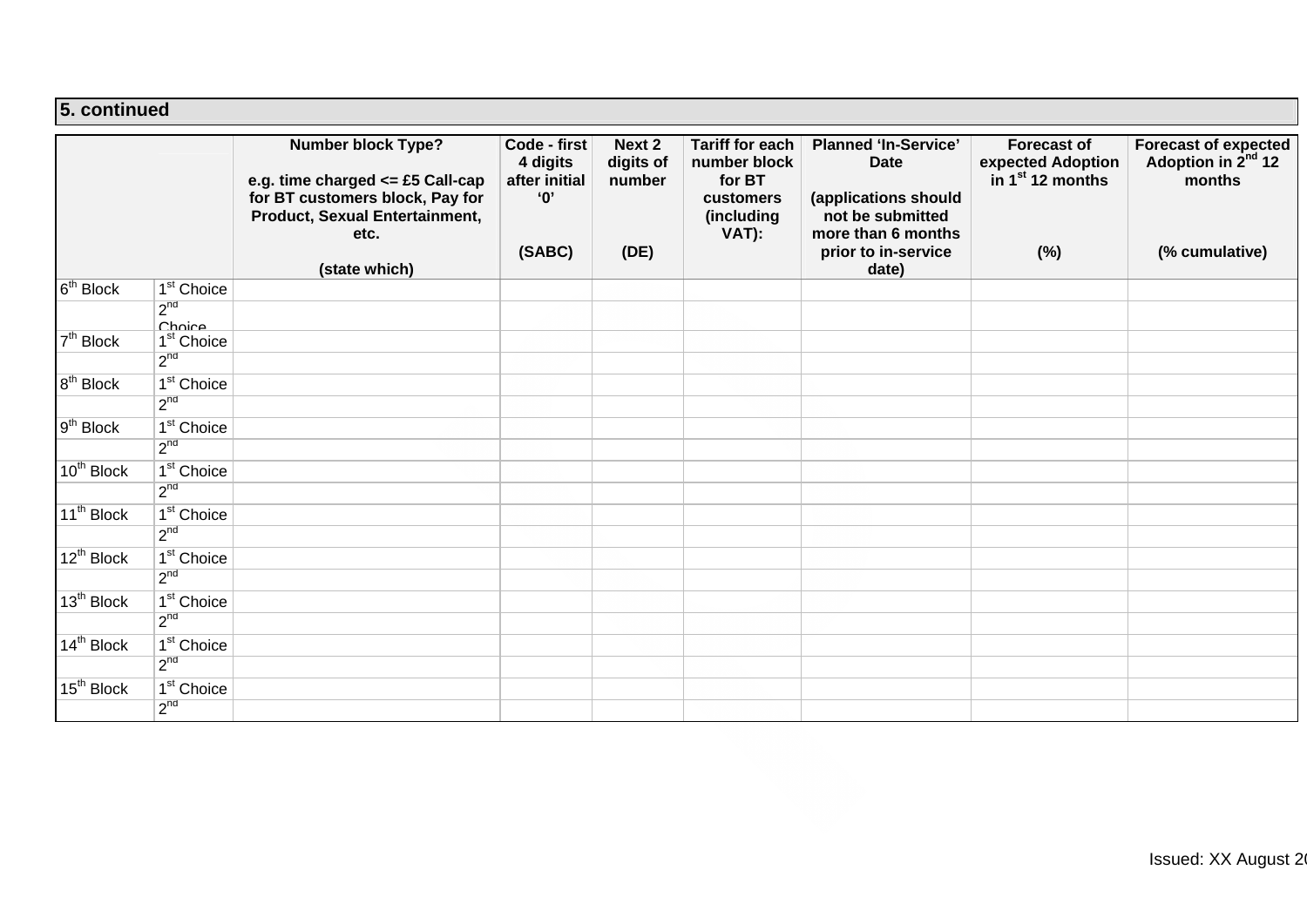| 6. Service and Market:                                                                                                                                                                                                                                           |  |
|------------------------------------------------------------------------------------------------------------------------------------------------------------------------------------------------------------------------------------------------------------------|--|
| For each of the Telephone Number blocks applied for<br>above, give a brief description of the type of Public<br>Electronic Communications Service for which the<br>Telephone Numbers applied for will be Adopted, and the<br>market to be served by the service. |  |

## **7. Adoption of existing Telephone Number blocks**:

For each type of Telephone Number block applied for above, you should provide details, in the table below, of any other number blocks in the same category and at the same tariff, that you have been allocated to date - consistent with its duty in the Communications Act 2003 to secure best use of numbers Ofcom requires a justification for applying for further numbering capacity where there may be non-utilised numbers.

| <b>Number Block Type?</b><br>e.g. time charged <= £5 Call-cap for<br>BT customers block, Pay for<br>Product, Sexual Entertainment, etc. | <b>Code and</b><br><b>Number</b><br>$(part) - first 6$<br>digits after<br>initial '0'<br>Show as<br>'SABC' 'DE' |          |               |                |                |  | <b>Tariff for BT</b><br><b>customers</b><br>(NB. these tariffs<br>should be at the<br>same tariff, and<br>within the same<br>blocks as the blocks<br>you are applying for<br>above) | <b>Total Numbers</b><br><b>Allocated to End</b><br>Users: i.e., in use<br>or ported out | <b>Total Numbers</b><br>not in use but<br>contracted out |
|-----------------------------------------------------------------------------------------------------------------------------------------|-----------------------------------------------------------------------------------------------------------------|----------|---------------|----------------|----------------|--|-------------------------------------------------------------------------------------------------------------------------------------------------------------------------------------|-----------------------------------------------------------------------------------------|----------------------------------------------------------|
| (state which)                                                                                                                           | (SABC) (DE)                                                                                                     |          |               | (Numbers or %) | (Numbers or %) |  |                                                                                                                                                                                     |                                                                                         |                                                          |
| Time charged $\leq$ £5 Call-cap for BT<br>customers<br>Pay for product                                                                  | 9016<br>9074                                                                                                    | 65<br>44 | 50ppm<br>£1pm | 8560<br>9050   | 250<br>40      |  |                                                                                                                                                                                     |                                                                                         |                                                          |
|                                                                                                                                         |                                                                                                                 |          |               |                |                |  |                                                                                                                                                                                     |                                                                                         |                                                          |
|                                                                                                                                         |                                                                                                                 |          |               |                |                |  |                                                                                                                                                                                     |                                                                                         |                                                          |
|                                                                                                                                         |                                                                                                                 |          |               |                |                |  |                                                                                                                                                                                     |                                                                                         |                                                          |
|                                                                                                                                         |                                                                                                                 |          |               |                |                |  |                                                                                                                                                                                     |                                                                                         |                                                          |
|                                                                                                                                         |                                                                                                                 |          |               |                |                |  |                                                                                                                                                                                     |                                                                                         |                                                          |
|                                                                                                                                         |                                                                                                                 |          |               |                |                |  |                                                                                                                                                                                     |                                                                                         |                                                          |
|                                                                                                                                         |                                                                                                                 |          |               |                |                |  |                                                                                                                                                                                     |                                                                                         |                                                          |

(You should e-mail this application form to *numbering.applications@ofcom.org.uk* )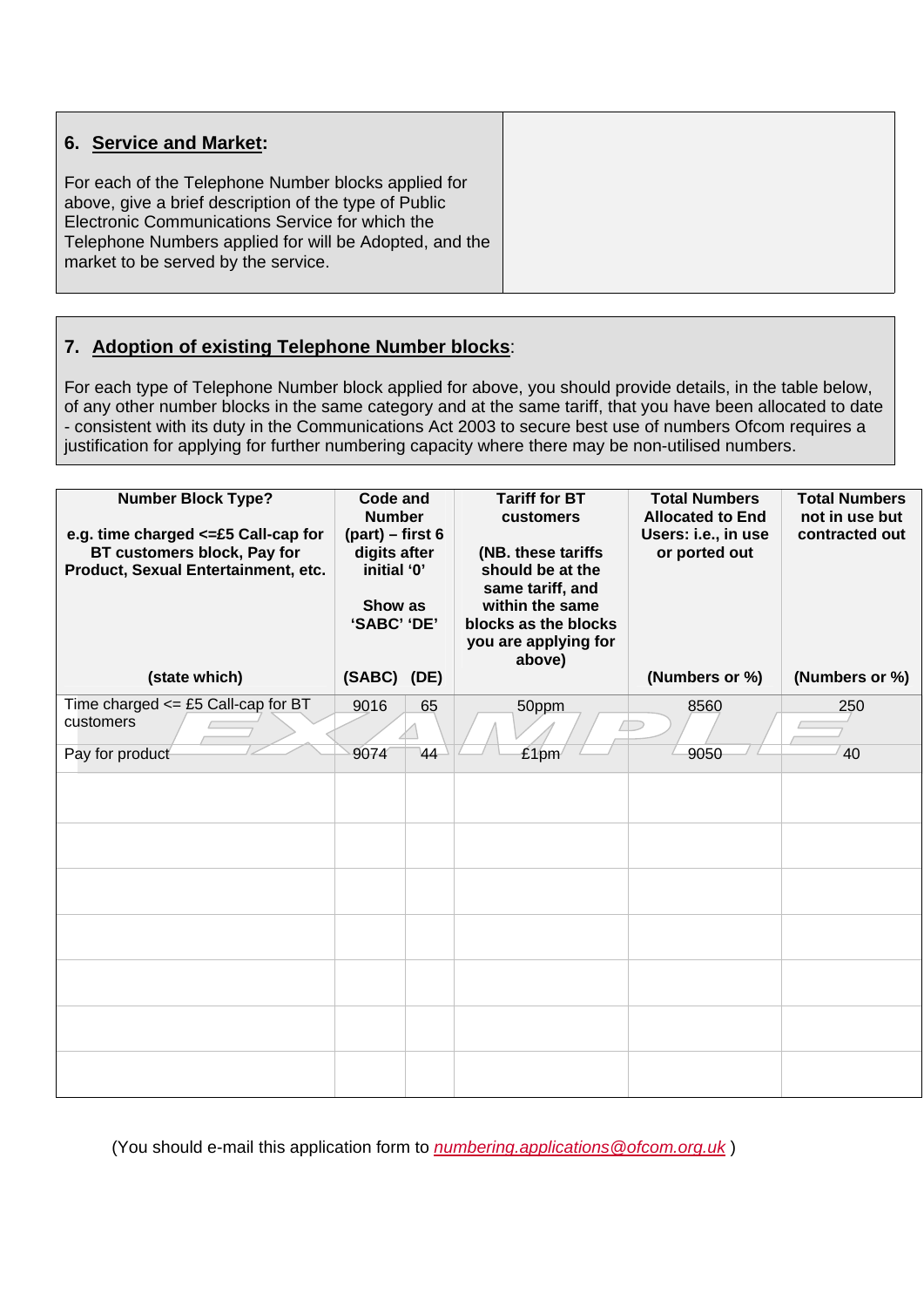# **Form S9 - Annex A**

#### **A1. Confirmation of Status:**

Ofcom generally only Allocates Telephone Numbers to providers of Public Electronic Communications Networks.

Ofcom may also Allocate numbers, where number resource implications do not preclude allocation, to providers of a Public Electronic Communications Service. Ofcom would also normally expect to see that the provider has arrangements in place for its service to be carried over a network, and, where appropriate, would usually expect the provider to have taken reasonable steps to seek a sub-allocation of Telephone Numbers of the type applied for prior to making the application.

Providers of Public Electronic Communications Networks

Please provide details of:

a) the Electronic Communications Network on which the Telephone Numbers applied for are intended to be Adopted;

(a diagram may be useful to assist Ofcom in assessing your eligibility for Telephone Numbers)

b) the Electronic Communications Service which you are intending to provide over that network.

Providers of Public Electronic Communications Services

In order to determine whether or not you are a provider of a Public Electronic Communications Service, Ofcom needs certain information from you. Please provide details of:

c) the Electronic Communications Service which you are intending to provide with the Telephone Numbers applied for. Please also provide details of the network on which the numbers you are applying for will be Adopted.